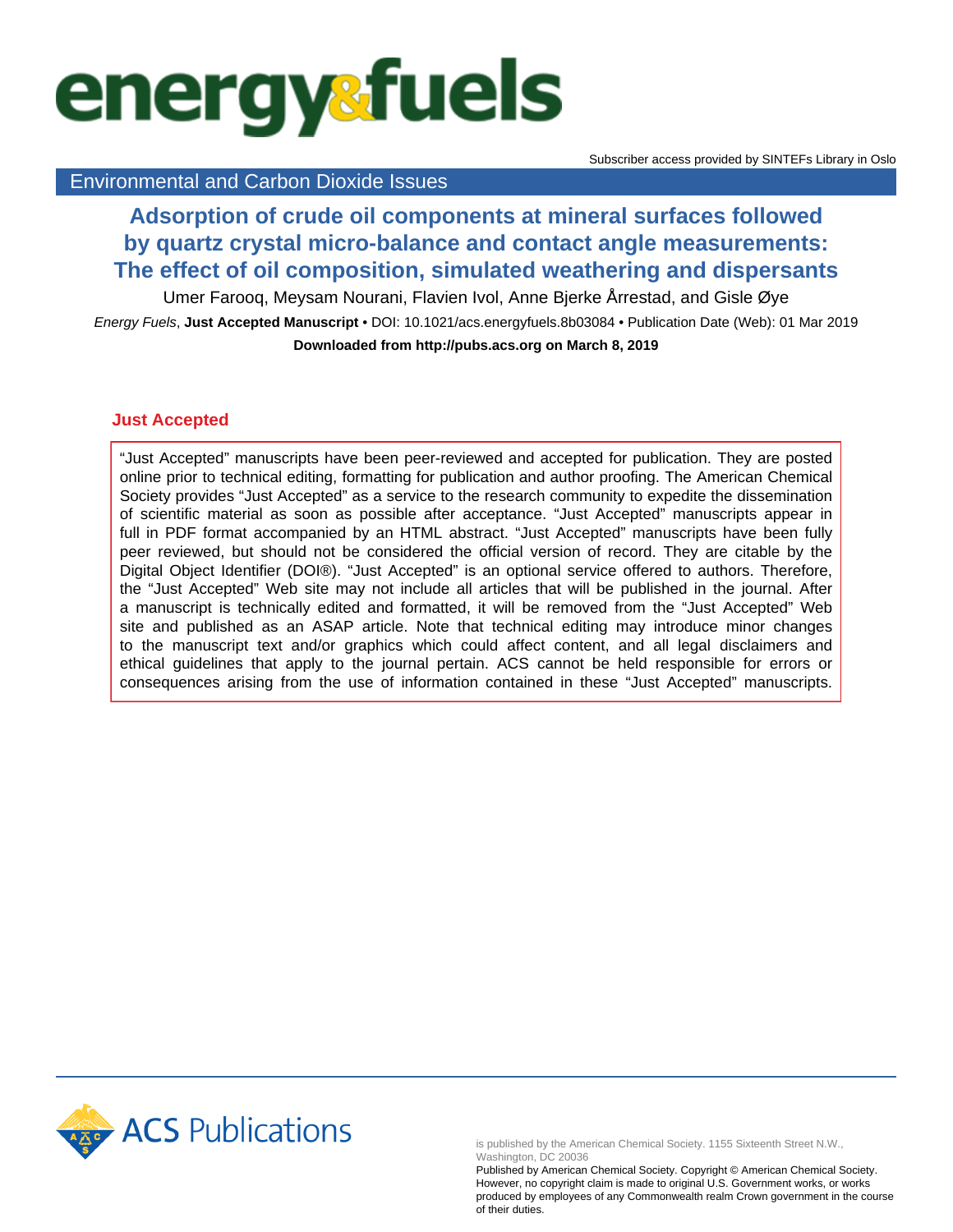# **Adsorption of Crude Oil Components at Mineral Surfaces followed by Quartz Crystal Microbalance and Contact Angle Measurements: The Effect of Oil Composition, Simulated Weathering and Dispersants**

Umer Farooq<sup>†,\*</sup>, Meysam Nourani‡, Flavien Ivol<sup>‡</sup>, Anne Bjerke Årrestad<sup>‡</sup> and Gisle Øye<sup>‡,\*</sup>

† SINTEF Ocean, Department of Environment and New Resources, Trondheim-Norway

‡ Ugelstad Laboratory, Department of Chemical Engineering, Norwegian University of Science and Technology (NTNU), Trondheim, Norway

\*Corresponding authors: [gisle.oye@chemeng.ntnu.no;](mailto:gisle.oye@chemeng.ntnu.no) [umer.farooq@sintef.no](mailto:umer.farooq@sintef.no)

#### **ABSTRACT:**

Improved knowledge of interactions between crude oil and solid surfaces is of great importance for understanding oil spill responses as well as oil spill behaviour on land and in the near shore environment. Here, the goal was to study how crude oils with various physicochemical properties interacted with model shoreline surfaces. In addition, the influence of simulated weathering and addition of dispersant was investigated for selected crude oils. A quartz crystal microbalance was used to follow the adsorption from 13 different crude oils on silica, aluminosilicate and calcium carbonated surfaces, while the corresponding wettability alterations were followed by contact angle measurements. The polar crude oil components adsorbed in considerably higher amounts on the calcium carbonate surfaces than on the silica and aluminosilicate surfaces. The simulated weathering of oils resulted in increased adsorption onto both the silica and aluminosilicate surface, while it had little effect on the calcium carbonate surface. The presence of dispersants generally reduced the amounts adsorbed on the surfaces. In the presence of seawater, the crude oil with higher total acid number interacted strongest with the calcium carbonate surface.

**Key words:** Oil spills, Shoreline surfaces, Quartz crystal microbalance, Wettability, Adsorption, Crude oil components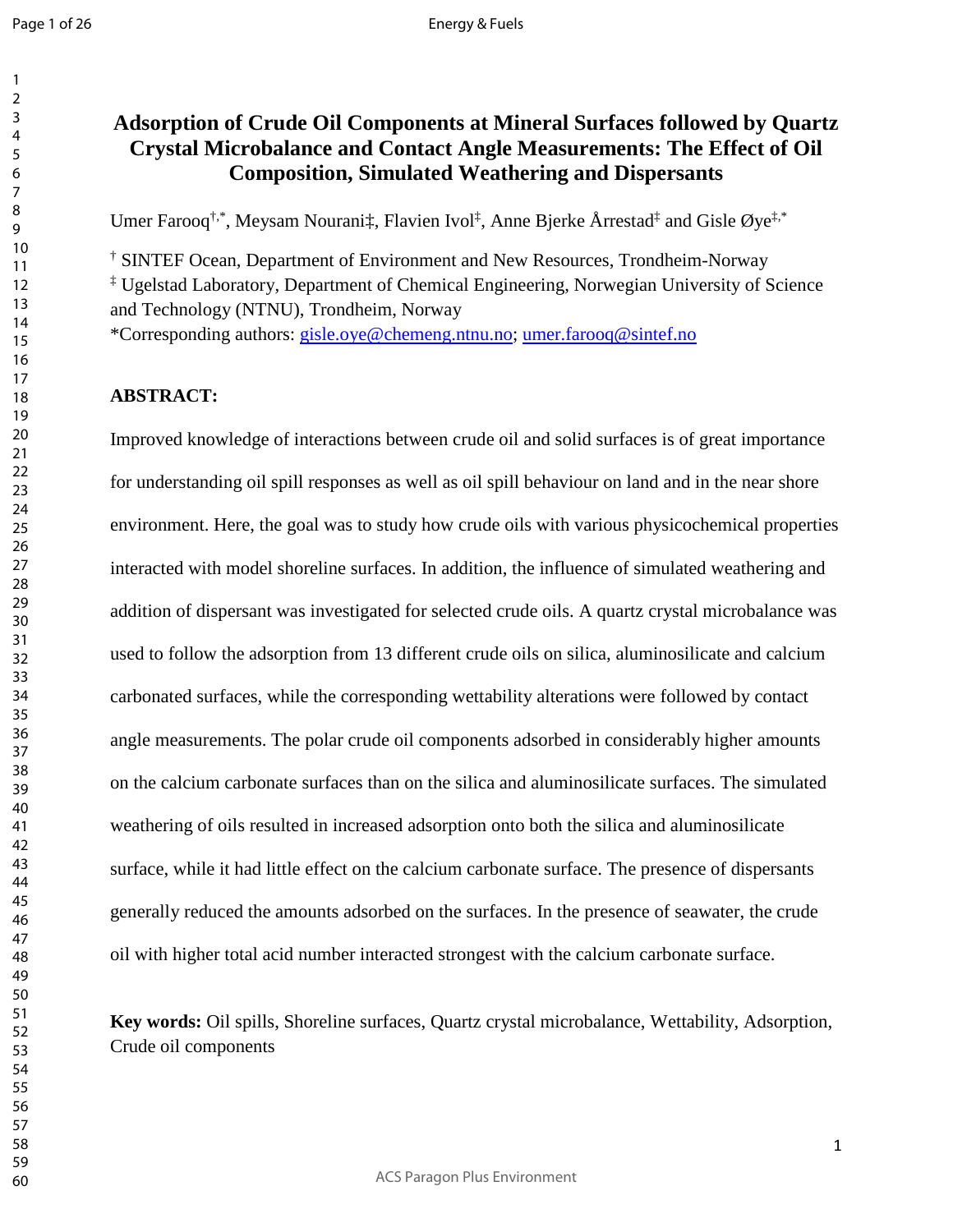#### **1. INTRODUCTION**

Marine oil spills have become more frequent over the last few decades as offshore oil production and transport have increased  $1, 2$ . In 2010, the world experienced the largest offshore oil spill in history when BP's Deepwater Horizon had a blowout causing more than 4 million barrels of crude oil entering the Gulf of Mexico  $3, 4$ . Oil tankers carrying millions of gallons of oil can also pose a significant threat to the marine environment in the event of collisions or grounding <sup>5</sup>. If oil is spilled at sea, the objective of the response is to prevent the oil from reaching the shoreline. This is mainly due to more difficult cleanup processes of shorelines compared to cleanup and containment at sea <sup>6</sup>. If the oil becomes deposited or stranded on the shoreline, however, the choice of cleanup process should as far as possible be based on the behavior of the oil. Multiple factors can influence this behavior, including the physicochemical properties of the crude oil, the type of shoreline, water salinity and turbulence in the sea. Furthermore, the properties of crude oils might change after spillage due to physical and biological processes, referred to as weathering<sup>7</sup>. Fresh oils have been found to be less adhesive to shorelines than weathered oils, while light oils are considered less adhesive than heavier oils  $8,9$ .

The application of oil spill dispersants is an important part of the "toolbox" for responding to oil spills. Typically, the dispersants are sprayed on oil slicks at the surface, to break the oil into small droplets and accelerate the dispersion into the water column . In this way the oil becomes removed from the surface of the sea and is more available for biodegradation by naturally occurring microorganisms  $^{11}$ . Parameters affecting the performance of dispersants include their amount, mixing energy, crude oil properties, temperature and salinity of the water. Furthermore, changes in physical and chemical properties of the oil will influence how well dispersants interact with the oil. One example is decreased efficiency of dispersants for highly viscous oils, explained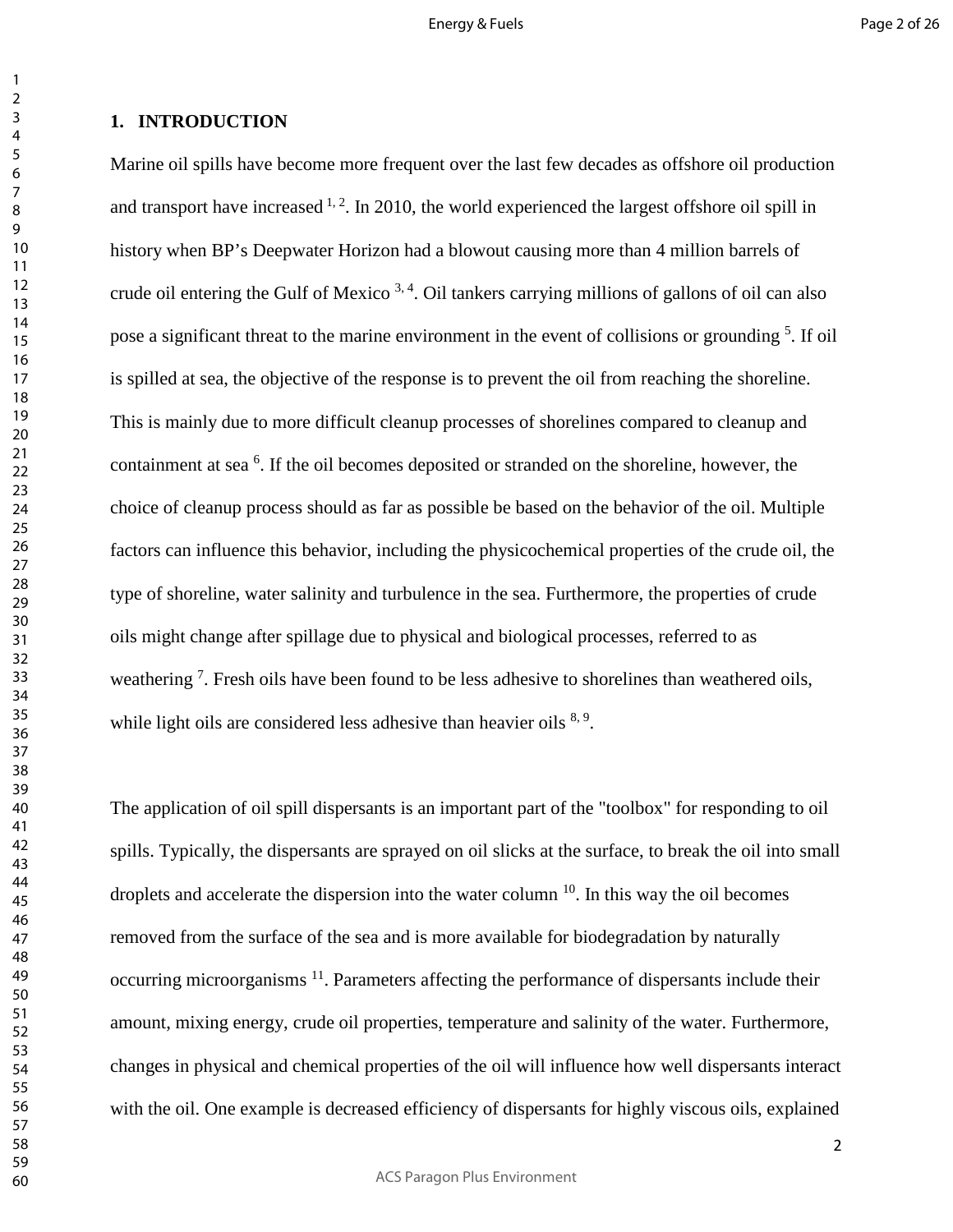#### Energy & Fuels

by inhibited transport of surfactants to the oil-water interface and thereby increased energy requirements to break up droplets from the oil slick .

Crude oils are complex mixtures of saturated, unsaturated and aromatic compounds that contain various fractions of metals and heteroatoms such as nitrogen, sulphur and oxygen  $^{13, 14}$ . The detailed composition depends on the geological formation where the oil is found and varies from field to field and even from well to well <sup>8</sup>. The unique physiochemical properties for each oil make it crucial to understand how they will behave on the surface of the sea and interact with shorelines to evaluate possible oil spill responses and the effects on the environment <sup>15</sup>.

Understanding of the interactions between crude oil components and mineral surfaces can be a useful way to improve knowledge of the shoreline behavior of oils  $^{16, 17}$ . Such interactions can generally occur through four mechanisms  $^{18, 19}$ : (1) Polar interactions resulting in adsorption in the absence of water. (2) Surface precipitation if the oil becomes a poor solvent for its asphaltenes. (3) Acid/base interactions in the presence of water. (4) Ion-binding interactions, where multivalent cations will bind charged compounds present at the oil/water interface to oppositely charged sites at the mineral surfaces. All these mechanisms can lead to wettability alterations. Several authors have reported that small amounts of asphaltenes and resins in the crude oil can make originally water-wet surfaces more oil wet  $20, 21$ . The importance of asphaltenes was emphasized by observations that de-asphalted crude oil did not exhibit adhesion<sup>18</sup>. Acidic and basic components of crude oil have also been found important for wettability alterations  $22-24$ . Furthermore, the quartz crystal microbalance (QCM) technique has been introduced as a useful method of studying adsorption of crude oil components on various surfaces  $25-29$ .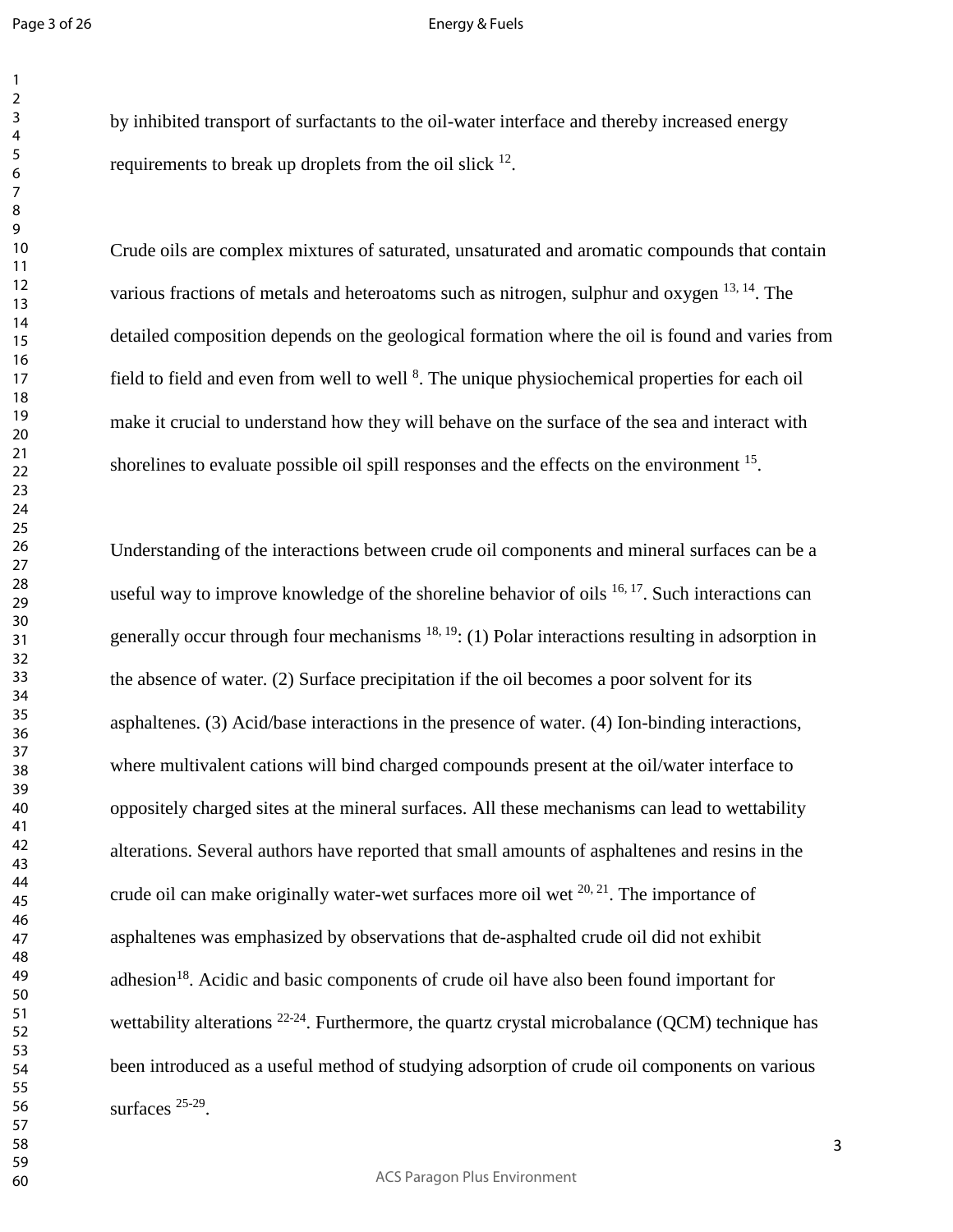#### Energy & Fuels

Contact angle measurements are widely used to evaluate wetting properties of liquids on solid surfaces. When a drop of liquid is deposited on the solid surface, an angle  $\theta$  is formed. If this angle is less than 90 $\degree$ , the liquid is wetting the surface. This method has been applied to study the interactions between oil and various surfaces  $30-33$ .

The purpose of this work was to investigate how model shoreline surfaces interacted with crude oils with different physicochemical properties. Silica, aluminosilicate and calcium carbonate were chosen as model surfaces to represent abundant shoreline minerals. A quartz crystal microbalance with dissipation monitoring (QCM-D) was used to follow the adsorption of components from 13 crude oils onto these surfaces, while the corresponding wettability alterations were followed by contact angle measurements. The influence of simulated weathering (i.e. evaporation loss of light hydrocarbon components by distillation) and addition of dispersant on selected crude oils was also investigated.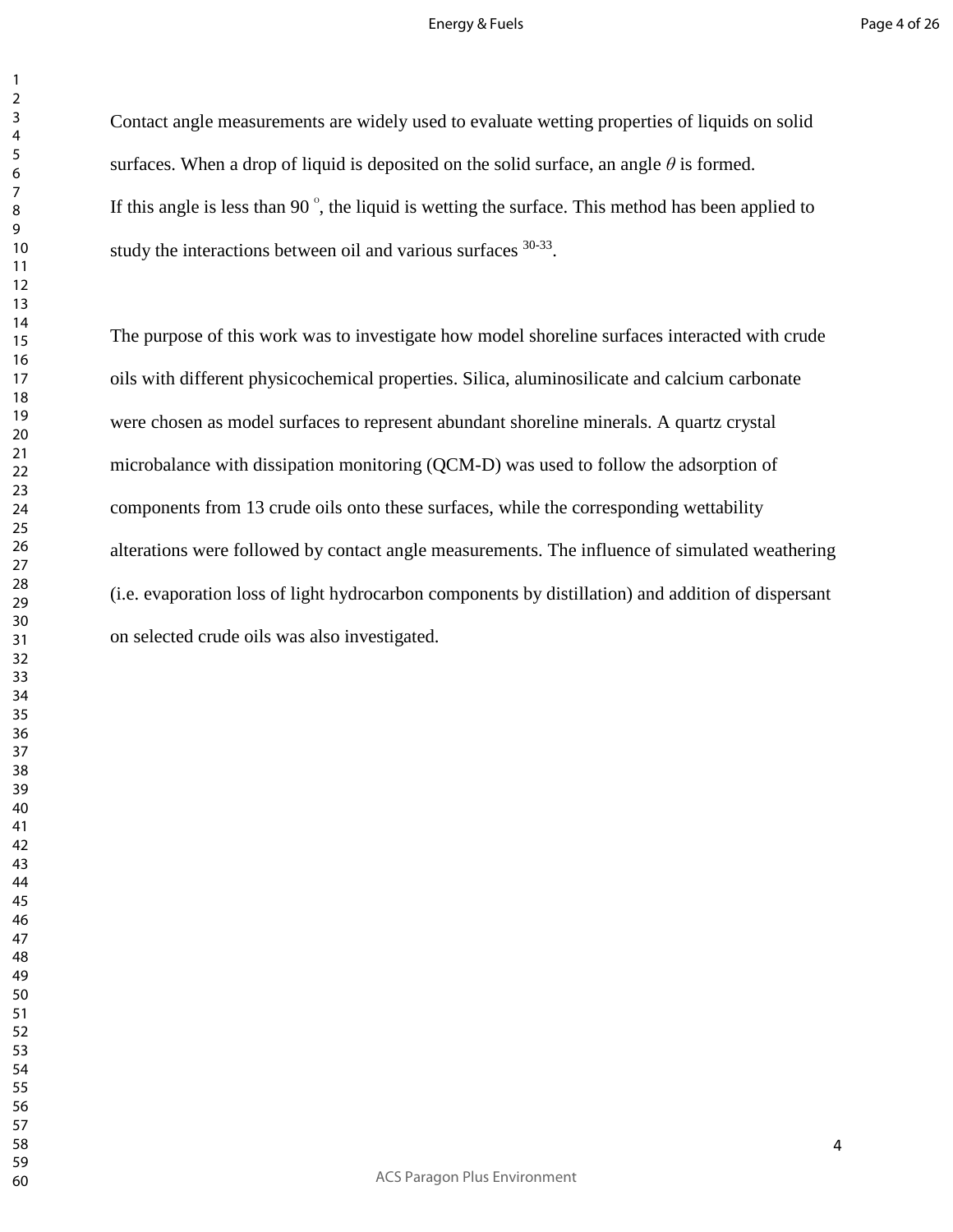## **2. MATERIALS AND METHODS**

#### **2.1. Crude Oils**

Crude oils were selected based on their different physical and chemical properties. Generally, crude oils are divided into four main categories i.e. asphaltic, naphthenic, paraffinic and waxy crude oils. Thirteen crude oils denoted A-M were selected from all four categories and were further investigated. The total acid number (TAN), total base number (TBN), asphaltene content, wax content, density and viscosity of the oils were determined according to standard procedures 34-39.

The physicochemical properties of the investigated crude oils are listed in Table 1. The total acid number (TAN) was low for most oils, ranging from 0.1 to 0.4 mg/g. Only crude oil A and crude oils G had significantly higher acid content of 2.1 and 1.1 mg/g, respectively. Overall, the total base numbers (TBN) were higher than the acid numbers. When detectable, TBN varied between 1.0 and 3.2 mg/g for most oils, while crude oil D had a significantly higher base content (7.1 mg/g). This oil also had the highest asphaltene content  $(6.6 \text{ wt\%})$ , while it was lower than 1.8 wt% for the other oils. The wax content varied from 1.1 to 4.6 wt%. Both viscosity and density were considerably higher for crude oil A (708 mPas and 0.94 g/ml) and crude oil D (867 mPas and 0.93 g/ml). The remaining densities and viscosities of the oils were lower than 0.90 g/ml and 64 mPas, respectively.

#### **2.2. Evaporation of Crude Oils**

Four crude oils (A, F, H and L) were treated to simulate the evaporation loss of lighter crude oil components during 0.5-1 day of weathering on the sea surface. The evaporation was carried out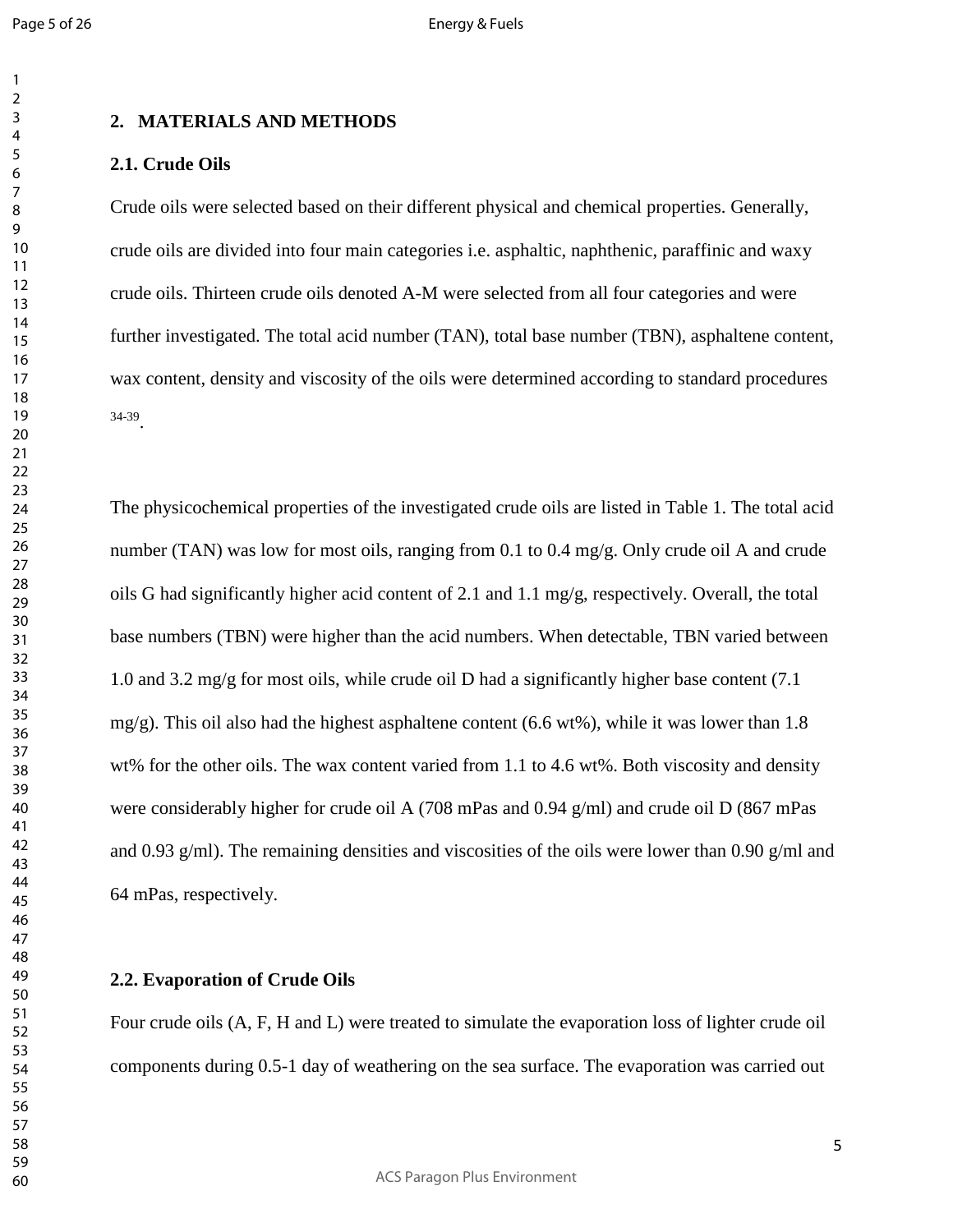as a simple one-step distillation at vapour temperatures of  $200^{\circ}$ C <sup>40</sup>. The residues were referred to as weathered fractions and the physicochemical properties were determined as above.

#### **2.3. Addition of Dispersant**

A dispersant (Corexit® 9500A) was mixed with the selected crude oils and weathered fractions in dispersant to oil weight ratio (DOR) of 1:100. Corexit® 9500A (NALCO Environmental Solutions LLC, USA) contains a mixture of nonionic (48%) and anionic (35%) surfactants and at breaking wave sea conditions, DOR of 1:100 or less can be adequate for effective dispersion .

#### **2.4. Quartz Crystal Microbalance (QCM) Measurements**

Principle:

The dissipative quartz crystal microbalance (QCM-D) measures simultaneously changes in resonance frequency and dissipation of an oscillating quartz crystal. The quartz crystal is sandwiched between two electrodes, where one is coated with a thin surface film. Upon application of AC voltage, the crystal vibrates with a characteristic frequency which changes when the oscillating crystal is brought in contact with solutions. This change in frequency can be related to the following factors: (1) mass loading (2) liquid loading and (3) liquid trapping. The mass of the adhering layer can be determined by the Sauerbrey equation:

$$
\Delta f_{ads} = -\frac{2nf_0^2 \Delta m}{\rho_q v_q A} = -\frac{n\Delta m}{C} \tag{1}
$$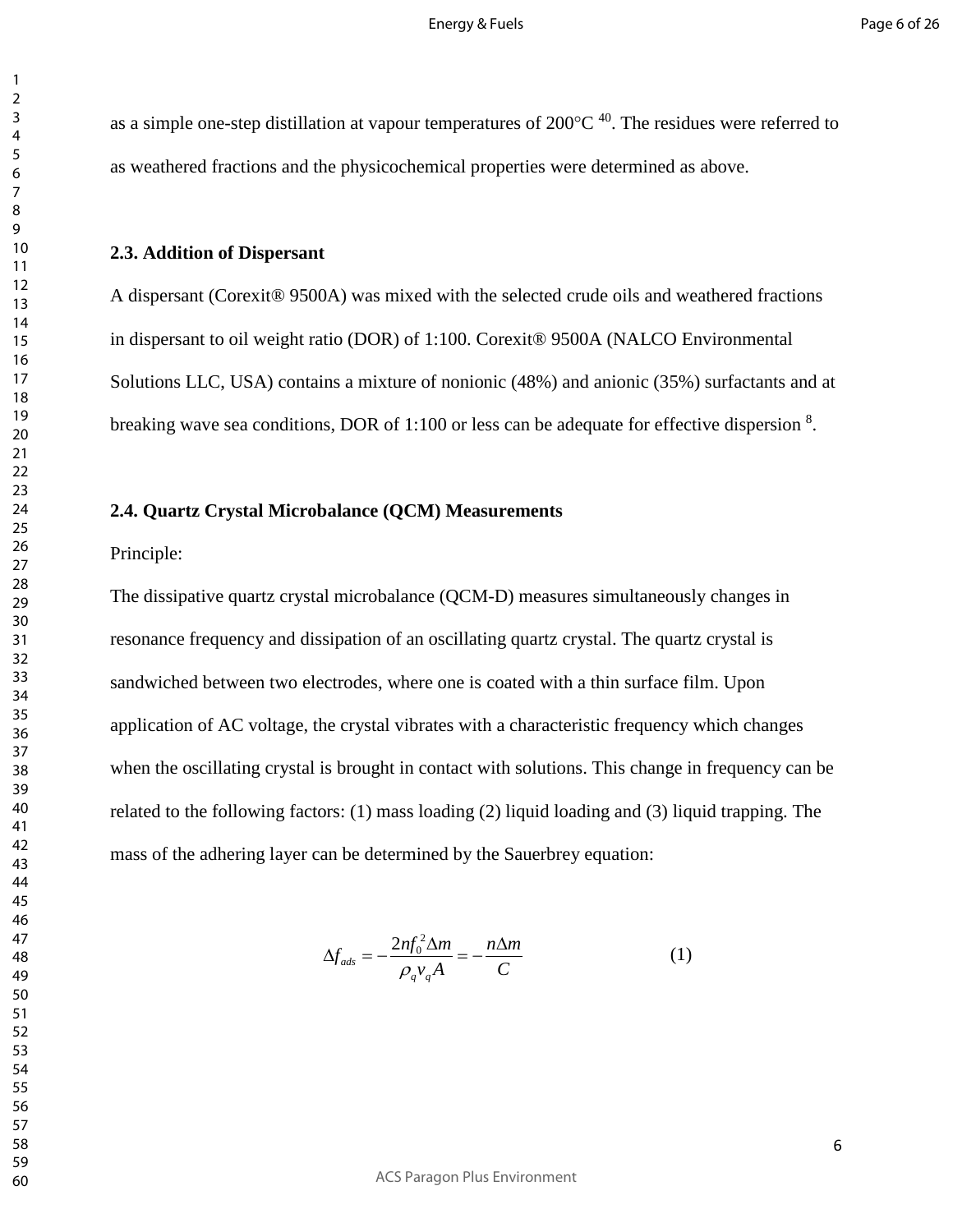#### Energy & Fuels

where  $f_o$  is the fundamental resonance frequency (5 × 10<sup>6</sup> Hz), n is the number of overtone,  $\Delta m$  is the adsorbed mass, A is the active area of the crystal (0.785 cm<sup>2</sup>),  $\rho_q$  is the specific density of quartz (2650 kg/m<sup>3</sup>),  $v_q$  is the shear wave velocity in quartz (3340 m/s), and C is a characteristic quartz crystal constant (17.7 ng  $Hz^{-1}$  cm<sup>-2</sup> for a 5 MHz crystal).

#### Procedures:

A QCM-Z500 (KSV, Helsinki, Finland) was used to study the adsorption of crude oil components onto quartz crystal surfaces coated with silica, aluminosilicate and calcium carbonate. The adsorption was carried out from solutions where crude oils and weathered fractions (with and without dispersant) were diluted to 10 wt% in toluene (VWR, 99.5 %). To ensure homogenous mixing and dissolution, the solutions were placed on a vibrator for 1 hour, and then stored in a dark, cold placed for future use. The dilution of the crude oils eliminated any density and viscosity effects and emphasized the variation of the chemical components during the adsorption experiments.

Prior to each measurement contamination was removed from the crystal surfaces by rinsing with excess toluene (VWR, 98%) followed by ion-exchanged water (MQ water,  $\Omega = 18.2$  MΩ.cm, Millipore Simplicity System). Then the crystals were blow-dried with air and placed in an aqueous 2wt % sodium dodecyl sulfate solution for 30 minutes. For the calcium carbonate crystals, the sodium dodecyl sulfate solution was replaced by toluene. All the crystals were then rinsed with MQ water and dried with air. The dry crystals were treated by ozone for 5-10 minutes in a UV chamber, rinsed with excess MQ water and blow dried with air. The QCM chamber and connecting tubes were rinsed with toluene prior to each measurement. Before starting an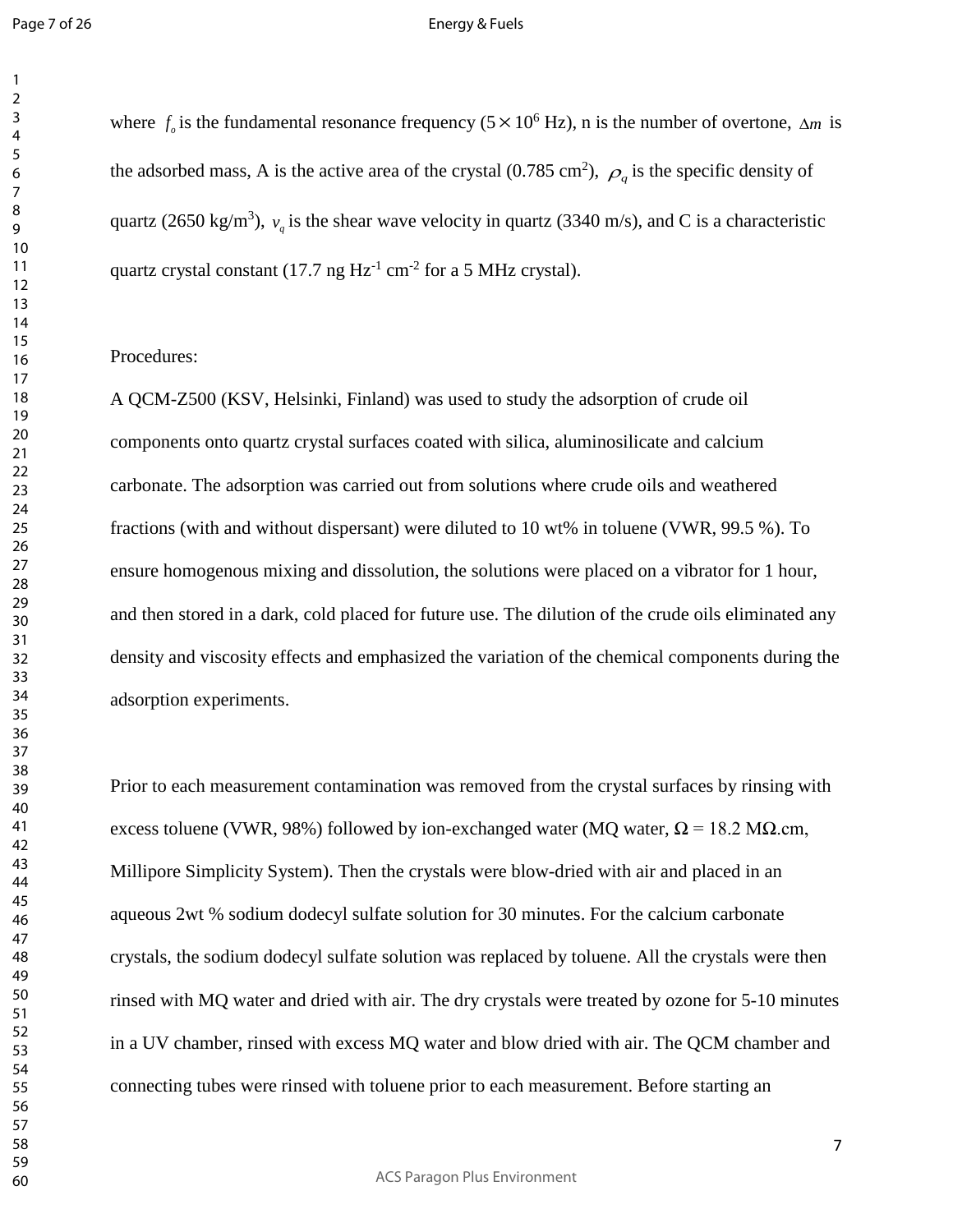experiment, the resistance across the clean and dry crystal in absence of liquid was measured to about 20 Ohm.

Initially the chamber was flushed with pure toluene to obtain a stable baseline. The signal was considered stable when the fluctuation was less than  $\pm$ 5 Hz for half an hour, and this baseline was set to 0 Hz. Next, 10 wt% oil solution (6 ml) was injected by gravitational flow into the measurement chamber, via a temperature loop. The solution was kept in the temperature loop for 300 seconds before exposing it to the crystal surface in the measurement chamber for 10 minutes. The flow conditions remained static while exposing the crystal surface to diluted oil. This procedure was repeated four times in order to ensure saturation of the crystal surface. Finally, toluene was flushed three times over the crystal with relatively high flow rate. The temperature was kept at  $25 \pm 0.1$  °C. The third overtone of the fundamental resonance frequency was used in the analysis.

Figure 1 shows a representative example of how the frequency (A) and dissipation (B) changed from the baseline upon exposure of the crystal surface (silica) to diluted oil (crude oil-A) followed by flushing with toluene. An immediate drop in resonance frequency was seen when the surface was exposed to the diluted oil, indicating rapid adsorption of the surface-active components. The repeated injections did not alter the frequency significantly, indicating saturation of the crystal surface. Rinsing by toluene resulted in an increase in the frequency before stabilization, which showed that weakly bound components were removed. The corresponding dissipation factor stabilized after rinsing, which confirmed that the remaining components formed a rigid layer at the crystal surface. Then, the irreversibly adsorbed mass was calculated by the Sauerbrey equation. The reproducibility of the experiments was checked by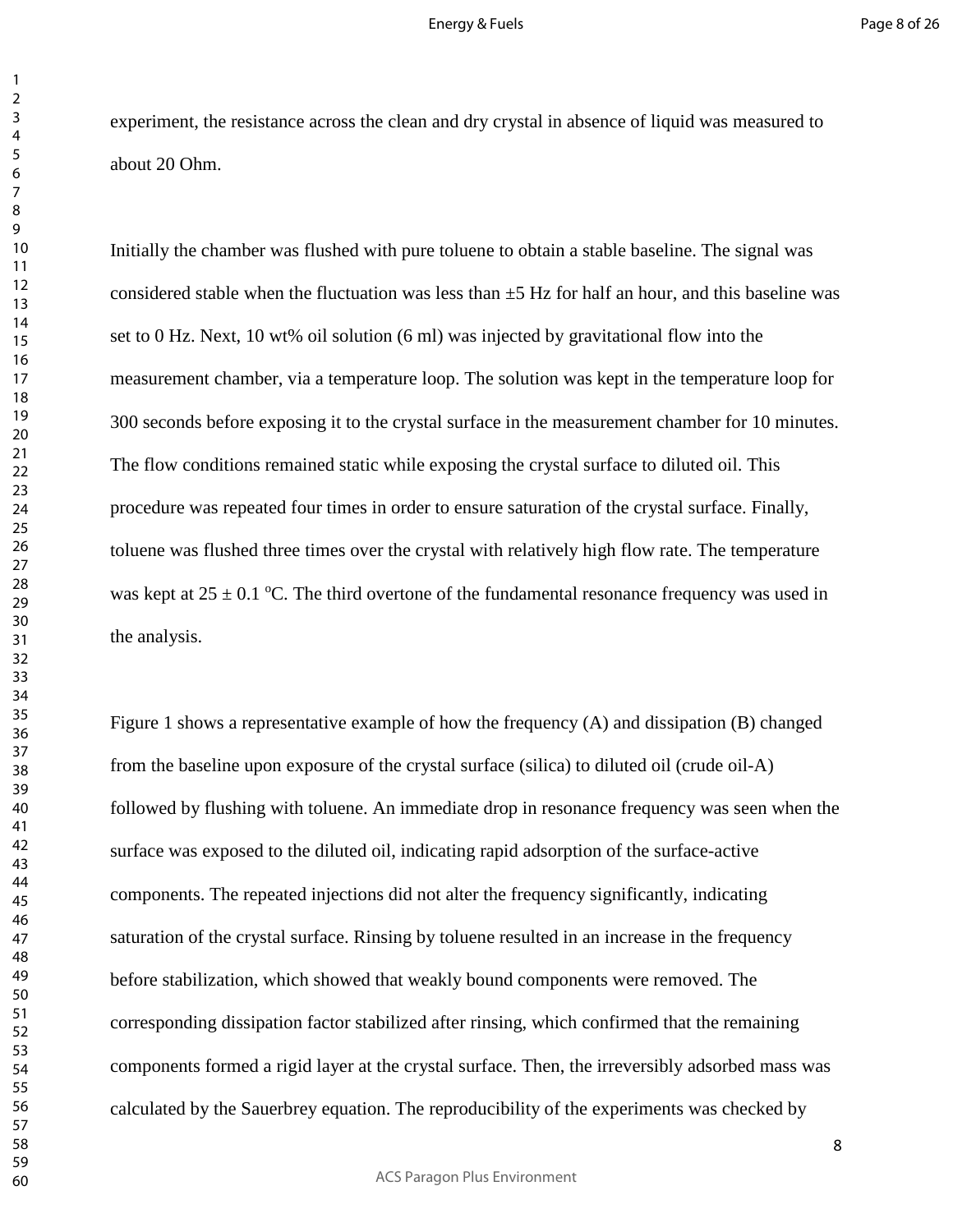repeating some of the experiments three time and the calculated masses were differ with the standard error of ~10%.

#### **2.5. Contact Angle Measurements**

#### 2.5.1. Air – Water - Mineral Contact Angles

Contact angle measurements were performed on crystals after completing the adsorption measurements using an Optical Contact Angle Meter with a high-speed camera (CAM 200, KSV Instruments). A drop of water (3wt% NaCl in MQ-water) was placed at the coated crystal surface by a Hamilton syringe and images were captured. The contact angles were determined by fitting the Young-Laplace equation to the drop profile. The standard error was less than 5%.

#### 2.5.2. Water – Oil - Mineral Contact Angles

Contact angle measurements of some of the original crude oils (without dilution) were performed directly on the pure crystal surfaces immersed in synthetic seawater. The crystal surfaces were washed following the same procedure as described above. Then the crystals were equilibrated in a cuvette with synthetic seawater at pH 7.8 for 24 hours. The ionic composition of the synthetic sea-water is given in Table 2. An oil drop (not diluted) was placed on the crystal surface when immersed in the aqueous phase. Images were taken by a drop shape analyzer (DSA 100, KRÜSS GmbH Germany). The reported contact angles were determined after 30 minutes, when the drop size did not change significantly. At least four measurements were performed for each system and standard error was less than 5%.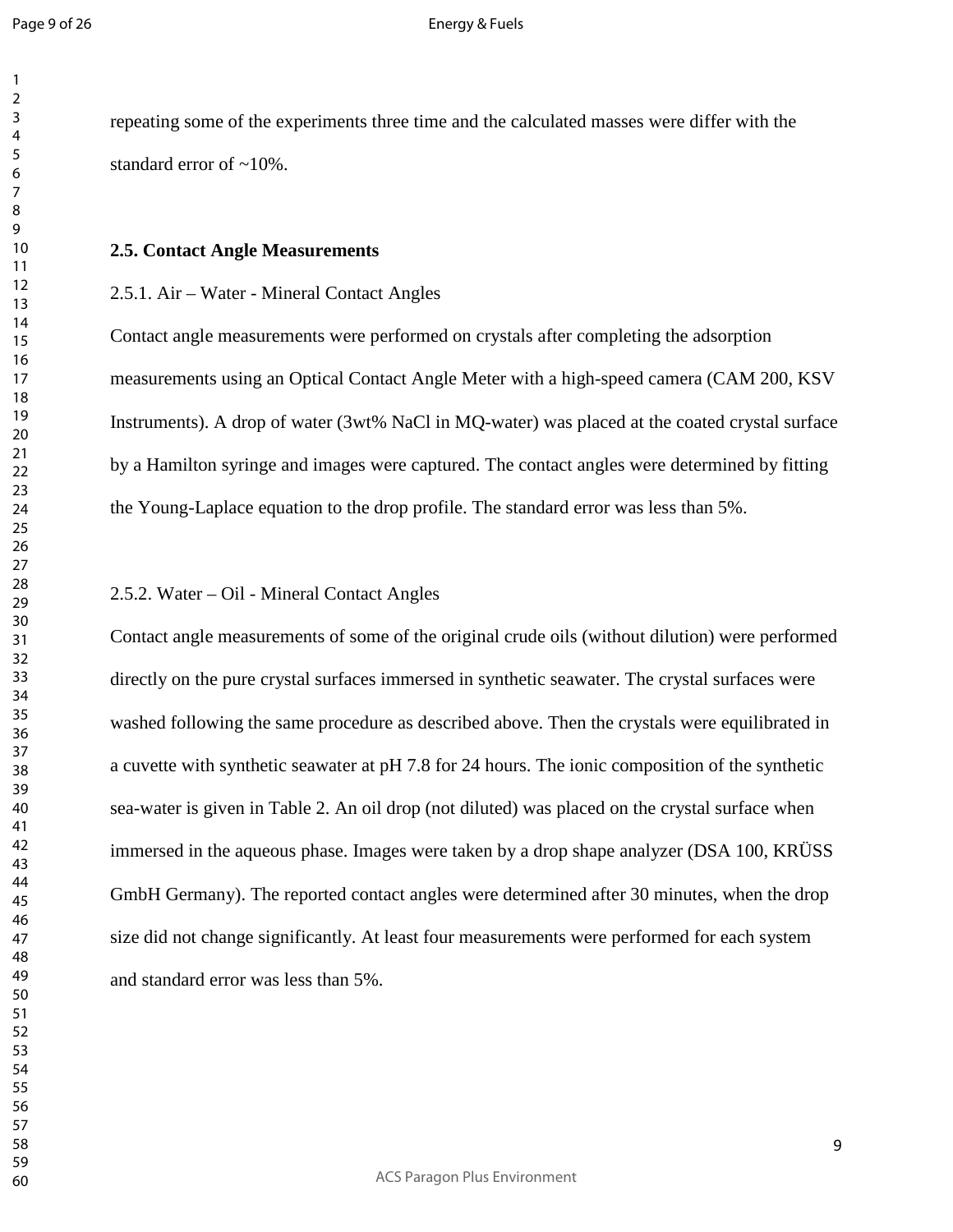# **3. RESULTS AND DISCUSSION:**

The amounts of adsorbed components at the mineral surfaces and the corresponding alteration of the wettability depended on both the crude oils and the surface composition, Figure 2. The adsorption was generally lowest on the silica surfaces, higher on the aluminosilicate surfaces and highest on the calcium carbonate surfaces, which is in agreement with other reports <sup>29, 41, 42</sup>. The crude oils with the highest asphaltene contents (A, B, D, and E) adsorbed highly at all the surfaces. In addition, crude oil M, which had relatively low asphaltene content but high base content, resulted in high adsorption. Figure 3 shows an increasing trend in adsorbed amounts with both asphaltene content and total base number. This suggested that much of the basic functionalities in the crude oils were present in the asphaltene fractions that adsorbed at the surfaces. The total acid number did not vary systematically with the adsorption or contact angles. Since most of the oils have low acid numbers, any influence of those components on the adsorption would depend more on the molecular structure associated with the acidic groups rather than their quantity. The wax content did not affect the adsorption nor the contact angles, likely due to lack of interfacial activity.

The contact angles prior to adsorption were  $18 \pm 2^{\degree}$  for the silica surface,  $15 \pm 2^{\degree}$  for the aluminosilicate surface and  $55 \pm 5^\circ$  for the calcium carbonate surface. In all cases, adsorption reduced the water wettability of the surfaces, Figure 2. For the silica and aluminosilicate surfaces, the contact angles generally increased when the amount of adsorbed components increased. However, some opposite trends were also observed which indicated the selective adsorption of crude oil components on the mineral surfaces e.g. crude oil I was adsorbed low on silica surface compared to aluminosilicate surface but on the contrary contact angle was close to 100 degree on silica surface and only 40 degree on aluminosilicate surface. This showed that smaller but more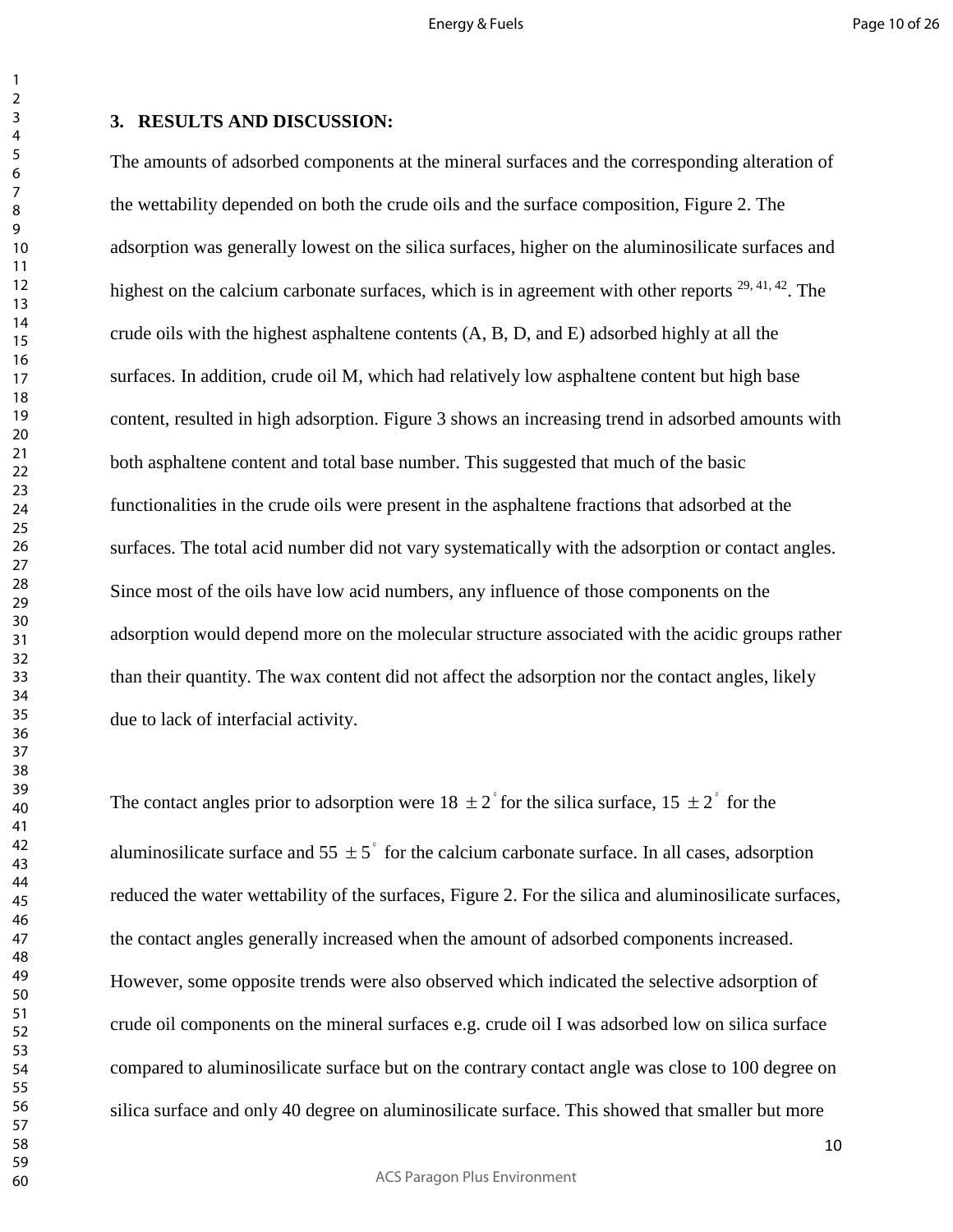#### Energy & Fuels

hydrophobic fraction was adsorbed on silica and larger but more hydrophilic fraction was adsorbed on aluminosilicate surface. However, more investigations are required to verify this fact. At the calcium carbonate surfaces, the contact angles remained within approximately 60 to 80 degrees, independent of the adsorbed amount. This might indicate a different adsorption mechanism for the latter.

Asphaltenes are polydisperse compounds with an average molecular weight around 750 g/mol, with a factor two in molecular weight distribution . Recent studies indicate that the dominant asphaltene structure consists of 6-7 fused rings constituting an polyaromatic core with alkyl chains attached  $44, 45$ . The polarity of the asphaltenes is provided by N, O and S present in the structure in form of functional groups such as carbonyls, carboxyls, alcohols, phenols, amines and sulfoxides  $^{14, 46}$ . The silica surfaces are covered by polar, weakly acidic silanol (Si-OH) groups, which acted as adsorption sites for the polar crude oil components. Hence, the primary adsorption mechanism on silica was polar interactions. Pradilla et al. showed that carboxylic groups were important for the adsorption of model asphaltene compounds at silica, while it was less important for crude oil asphaltenes . Furthermore, Tabrizy et al. demonstrated that a model amine surfactant had high affinity for quartz and kaolinite surfaces . Hence, it can be suggested that amine functionalities at the asphaltenes played an important role in the polar interactions, which is consistent with Figure 3 and similar observations by others . Furthermore, Van der Waals and  $\pi - \pi$  interactions were anticipated to contribute. The aluminosilicate surfaces contained *Lewis* acidic aluminol (Al-OH) functional groups in addition to the *Brønsted* acidic silanol groups. This would allow for additional interactions with Lewis basic functional groups, such as amino-nitrogen and sulfoxide-oxygen, in the asphaltenes  $^{48}$ , and can account for the higher amount of adsorbed oil components generally observed at these surfaces. The  $CaCO<sub>3</sub>$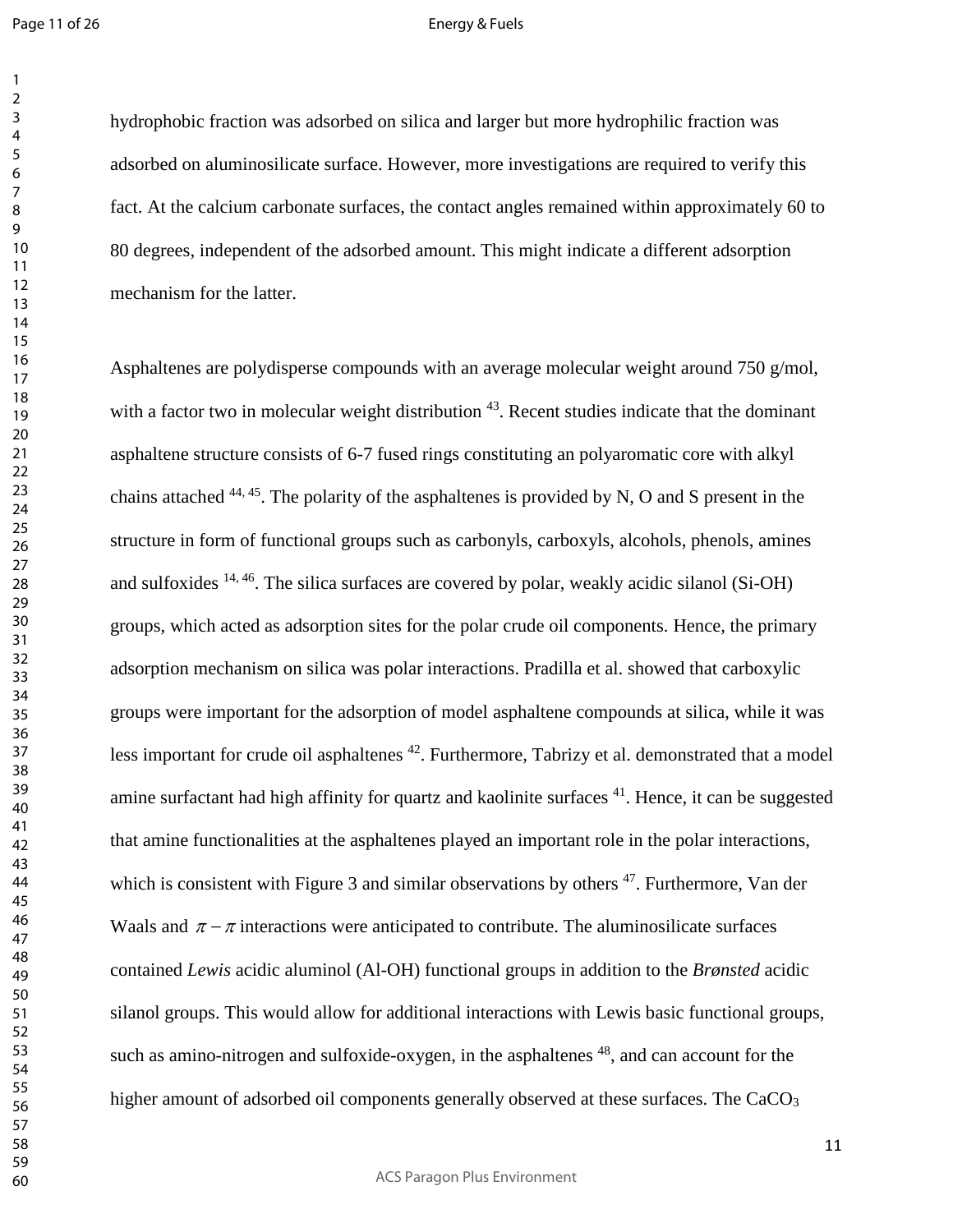#### Energy & Fuels

surface was considerably less hydrophilic than the other surfaces. It has also been shown that carboxylic groups have more prominent contributions to the polar interactions between asphaltenes and  $CaCO<sub>3</sub>$  surfaces, compared to silica <sup>42</sup>. Furthermore, synergistic effects between asphaltenes and acid surfactants have promoted oil wettability of  $CaCO<sub>3</sub>$  surfaces  $^{41}$ . The high adsorption on  $CaCO<sub>3</sub>$  observed here is probably due to synergies between asphaltenes and acidic components and can thereby be attributed to contributions from both these factors.

The lack of relationship between contact angle and adsorbed amounts for calcium carbonate, opposed to increasing contact angle with increasing adsorption for silica and aluminosilicate surfaces, might imply differences in the orientation of asphaltenes in the two cases. A mix of parallel and perpendicular packing of asphaltenes at surfaces have been suggested , while conformational changes of naphthenic acids from parallel to perpendicular orientation have been shown for increasing amounts at silica and calcium carbonate surfaces <sup>29</sup>.

Four of the crude oils (A, F, H and L) were exposed to simulated weathering. The physicochemical properties of the weathered fractions are compared with the original values in Table 3. The viscosity and density increased for all the crude oils upon weathering, while the asphaltene fraction either remained the same or increased slightly. Other than for crude oil A, the wax fraction increased in all cases after the simulated weathering. An increase in adsorption, compared to the original crude oils, was also observed in most cases upon the simulated weathering, Figure 4. This was most pronounced at the silica and aluminosilicate surfaces, where the adsorbed mass increased by 36-262% on the silica surfaces and 28-65% on aluminosilicate surfaces. In both cases the increase was largest for the waxy crude oil L and lowest for the asphaltic crude oil A. At the calcium carbonate surfaces, the adsorption increased in the range of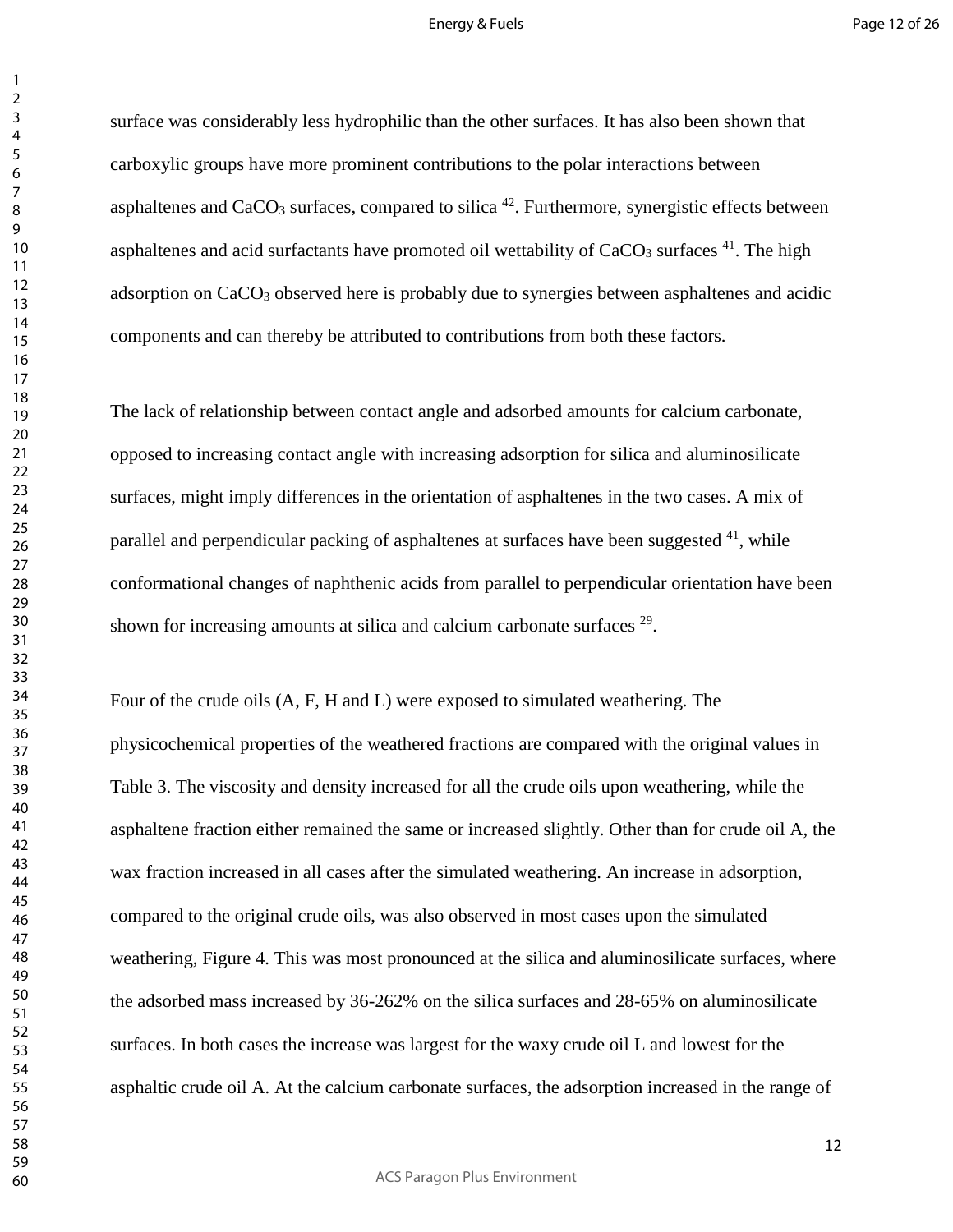#### Energy & Fuels

0-28%, highest for the naphthenic crude oil F and lowest for the asphaltic crude oil A. An exception was crude oil A, where the weathering reduced the adsorption. The reason for this is not clear.

It might be speculated that the increased adsorption on the silica and aluminosilicate was related to the increased wax content upon the simulated weathering process. The evaporation of lighter crude oil components changed the solubility conditions and might have promoted adsorption/deposition of parts of the wax fractions. This is supported by the fact that the simulated weathering had minor effects on the contact angles at the surfaces, Figure 5. If the enhanced adsorption were due to asphaltenes, a more marked wettability alteration  $^{18}$  might have been anticipated.

A dispersant was added to the original and simulated weathered fractions of the four crude oils. Generally, the presence of dispersant reduced the amounts of adsorbed components from both the original oils and weathered fractions, as seen in Figure 4. The reduction was most pronounced for the two oils containing most polar components (i.e. crude oil A and H). This suggested that the dispersant prevented adsorption of some of the crude oil components, either by stabilizing them in the bulk or by occupying adsorption sites at the surfaces and thereby blocking adsorption of oil components. Furthermore, the contact angles were reduced when the dispersant was present, Figure 5. In most cases this reduction corresponded with reduced adsorption on the surfaces.

For comparison between non-aqueous and aqueous environments, contact angle measurements of original crude oils A, F, H and L (without dilution) were performed on the pure mineral surface immersed in synthetic seawater. As shown in Figure 6, the highest contact angles (i.e. most water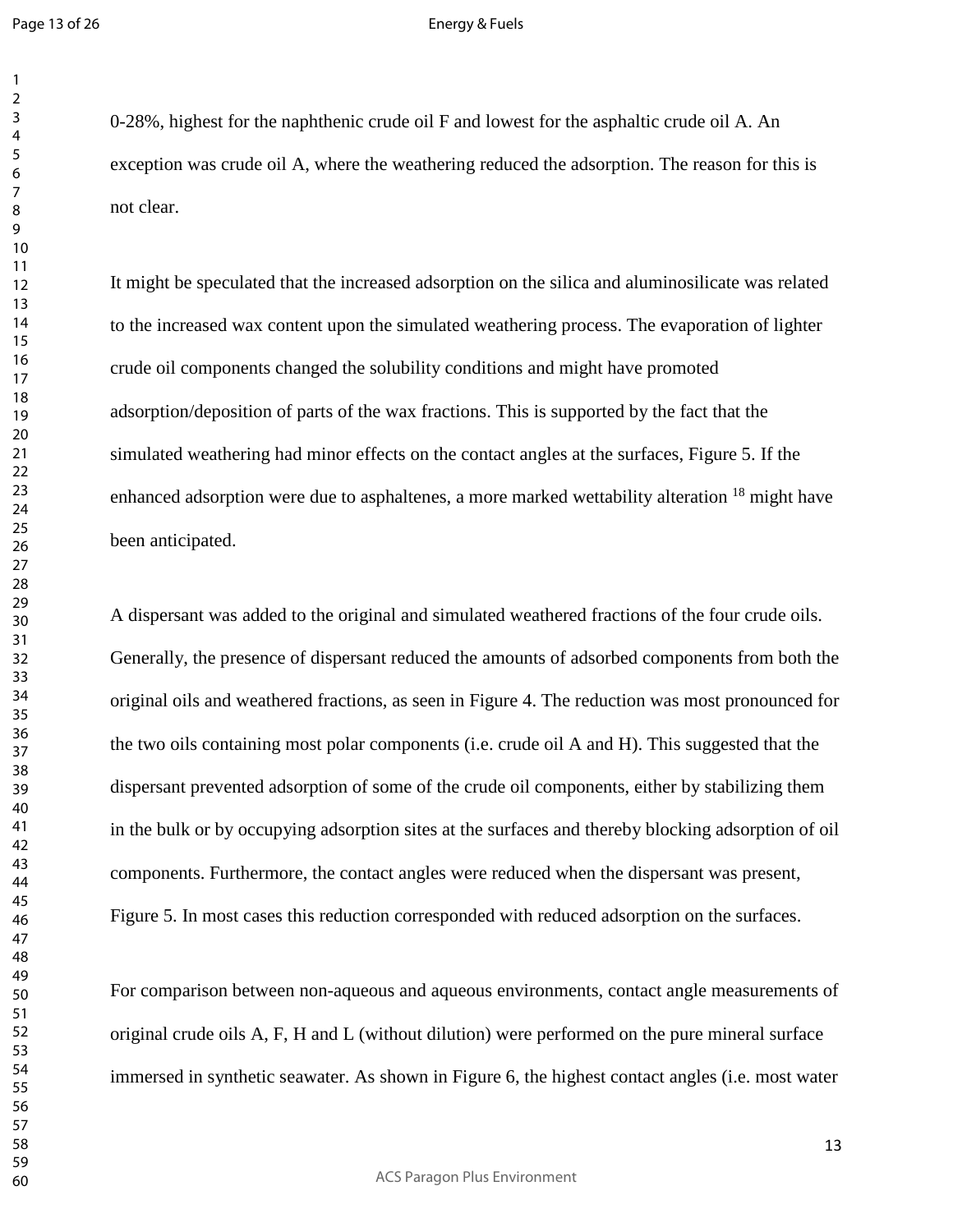#### Energy & Fuels

wet conditions) were seen at the aluminosilicate surfaces for all the crude oils. The contact angles were slightly lower at the silica surfaces and markedly lower (20-30 degrees; less water wet) at the carbonate surface. This indicated that the interaction of crude oil components was strongest with the calcium carbonate surface, in agreement with the adsorption results. Previous studies have shown that the calcium carbonate surface is positively charged, while the silica and aluminosilicate surfaces are negatively charged at  $pH 7.8$  of the aqueous solution  $^{49}$ . Furthermore, dissociated acidic components often lower the interfacial tension at these conditions , which will provide a negatively charged crude-oil water interface. Consequently, the low contact angles at the calcium surface was attributed to attraction between positively charged carbonate surfaces and negatively charged crude oil-water interface, resulting in the least water wet conditions. Notably, crude oil A, which had highest TAN interacted strongest with the carbonate surface.

#### **4. CONCLUSIONS**

The adsorption of crude oil components onto silica, aluminosilicate and calcium carbonate surfaces were studied by the QCM method. The adsorption was attributed to interactions between the polar oil components (asphaltenes as the most important) and hydroxyl groups at the mineral surfaces. The adsorbed amounts varied between the crude oils, but for most oils the adsorption followed the following trend:  $CaCO<sub>3</sub> > AlSiO<sub>2</sub> > SiO<sub>2</sub>$ . Weathering of oils resulted in increased adsorption onto the silica and aluminosilicate surfaces, possibly due to increased wax content, but had no pronounced effect on the calcium carbonate surface. Addition of dispersant reduced the adsorption of both the original crude oils and their weathered fractions. The adsorption was generally accompanied with wettability alterations towards less water wet surfaces, but there were no quantitative relationships between the adsorbed amount and contact angles. In an aqueous environment, the crude oils interacted strongest with calcium carbonate surfaces.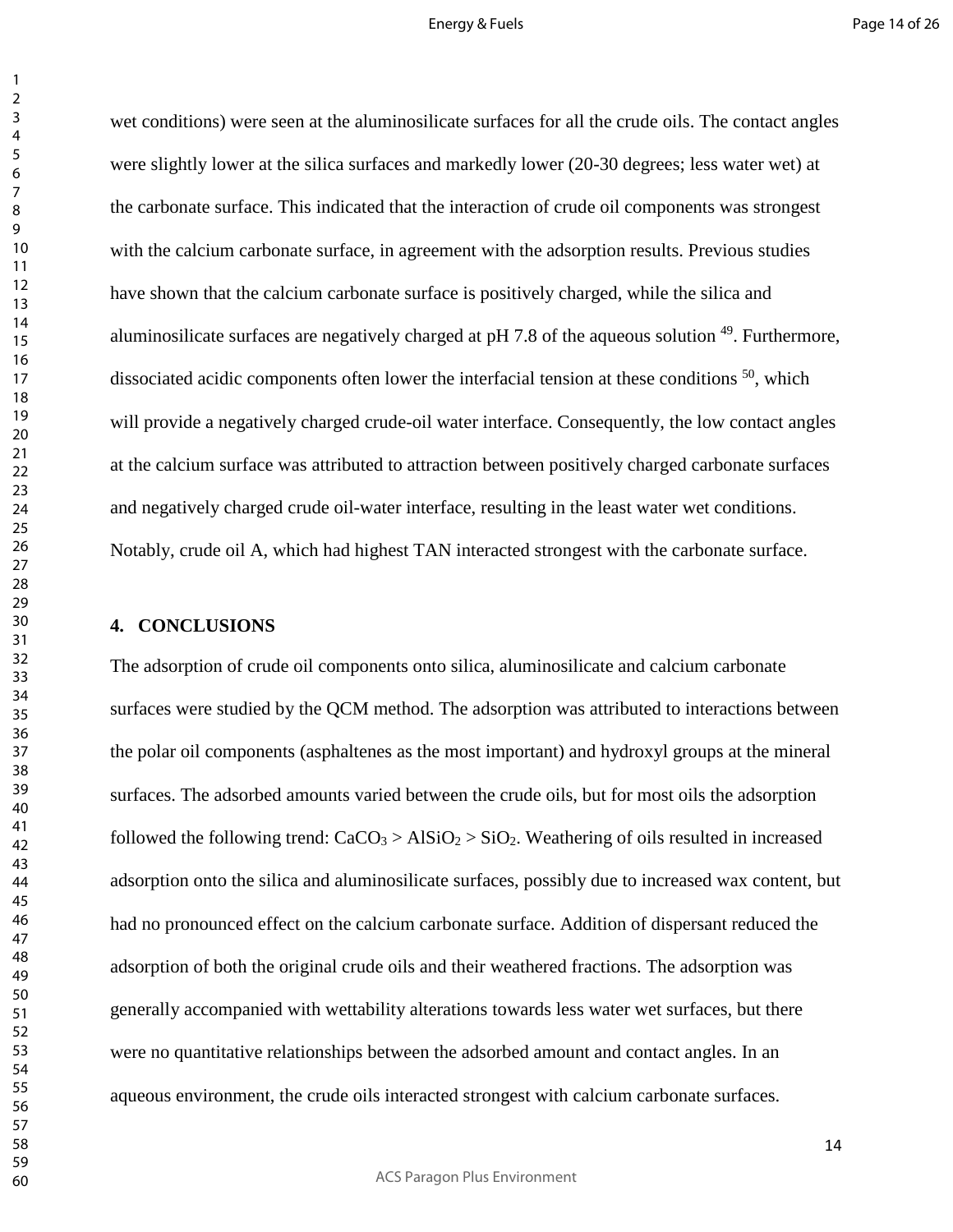| Crude oil    | <b>TAN</b> | <b>TBN</b> | <b>Aspahltenes</b> | <b>Wax</b> | <b>Density</b> | <b>Viscosity</b>         |
|--------------|------------|------------|--------------------|------------|----------------|--------------------------|
|              | (mg KOH/g) | (mg KOH/g) | $(wt\%)$           | $(wt\%)$   | (g/ml)         | (mPas) at $13^{\circ}$ C |
| A            | 2.1        | 3.2        | 0.9                | 1.4        | 0.94           | 708                      |
| B            | 0.1        | 2.4        | 1.2                | 1.4        | 0.90           | 51                       |
| $\mathbf C$  | 0.1        | 1.1        | 0.5                | 4.6        | 0.84           | 51                       |
| D            | 0.4        | 7.1        | 6.6                | 3.5        | 0.93           | 867                      |
| E            | 0.3        | 1.8        | 1.8                | 2.9        | 0.89           | 64                       |
| F            | 0.1        |            | < 0.1              | 1.1        | 0.83           | 10                       |
| G            | 1.1        | 1.3        | 0.1                | 1.8        | 0.89           | 36                       |
| $\bf H$      | 0.2        | 1.1        | 0.4                | 2.7        | 0.84           | 8                        |
|              | 0.3        | 2.3        | 0.6                | 2.6        | 0.86           | 12                       |
| $\mathbf{J}$ | 0.1        |            | < 0.1              | 3.8        | 0.83           | 34                       |
| K            | 0.1        | 1.0        | 0.2                | 3.7        | 0.84           | 19                       |
| L            | 0.3        |            | 0.2                | 4.2        | 0.88           | 62                       |
| M            | 0.3        | 2.0        | 0.4                | 4.5        | 0.85           | 13                       |

# **Table 1. Physicochemical Properties of the Crude Oils**

# **Table 2. Composition of Synthetic Seawater**

| Salt                                     | $g kg-1$ solution |  |  |
|------------------------------------------|-------------------|--|--|
| Sodium chloride (NaCl)                   | 23.926            |  |  |
| Sodium sulfate $(Na_2SO_4)$              | 4.008             |  |  |
| Potassium chloride (KCl)                 | 0.677             |  |  |
| Sodium bicarbonate (NaHCO <sub>3</sub> ) | 0.196             |  |  |
| Potassium bromide (KBr)                  | 0.098             |  |  |
| Boric acid $(H_3BO_3)$                   | 0.026             |  |  |
| Magnesium chloride ( $MgCl2.6H2O$ )      | 10.831            |  |  |
| Calcium chloride $(CaCl2.2H20)$          | 1.5188            |  |  |
| Strontium chloride $(SrCl2.6H2O)$        | 0.024             |  |  |

| 3                       |                 |
|-------------------------|-----------------|
| L                       |                 |
| ļ                       |                 |
|                         |                 |
| ;<br>б                  |                 |
|                         |                 |
| ۶<br>3                  |                 |
| $\mathbf$<br>9          |                 |
|                         |                 |
|                         | 10              |
| 1                       | I               |
| 1                       | $\overline{2}$  |
| 1                       | š               |
|                         |                 |
| 1                       | 1               |
| 1!                      | 5               |
| 16                      | 5               |
| 1                       |                 |
|                         | 18              |
|                         |                 |
|                         | 19              |
|                         | 20              |
| $\overline{2}$          | 1               |
| $\overline{2}$          | $\overline{2}$  |
|                         |                 |
| $\overline{2}$          | 3               |
|                         | $\overline{24}$ |
|                         | 25              |
|                         | 26              |
|                         |                 |
|                         | $\frac{1}{27}$  |
|                         | 28              |
|                         | 29              |
|                         | 30              |
| 3                       |                 |
|                         | 1               |
| $\overline{\mathbf{3}}$ | $\overline{2}$  |
| $\overline{\mathbf{3}}$ | 3               |
|                         | 34              |
|                         | 35              |
|                         |                 |
|                         | 36              |
|                         | $\frac{1}{2}$   |
|                         | 38              |
|                         | 39              |
|                         |                 |
| L                       | ֠               |
|                         | 41              |
|                         | 42              |
|                         | 43              |
|                         | 44              |
|                         |                 |
|                         | 45              |
|                         | 46              |
| 47                      |                 |
|                         | 48              |
|                         |                 |
|                         | 49              |
|                         | 50              |
|                         | 51              |
|                         | 52              |
|                         |                 |
|                         | 53              |
|                         | 54              |
|                         | 55              |
|                         | 56              |
|                         |                 |
|                         | 57              |
|                         | 58              |
|                         | 59              |
|                         | 60              |
|                         |                 |
|                         |                 |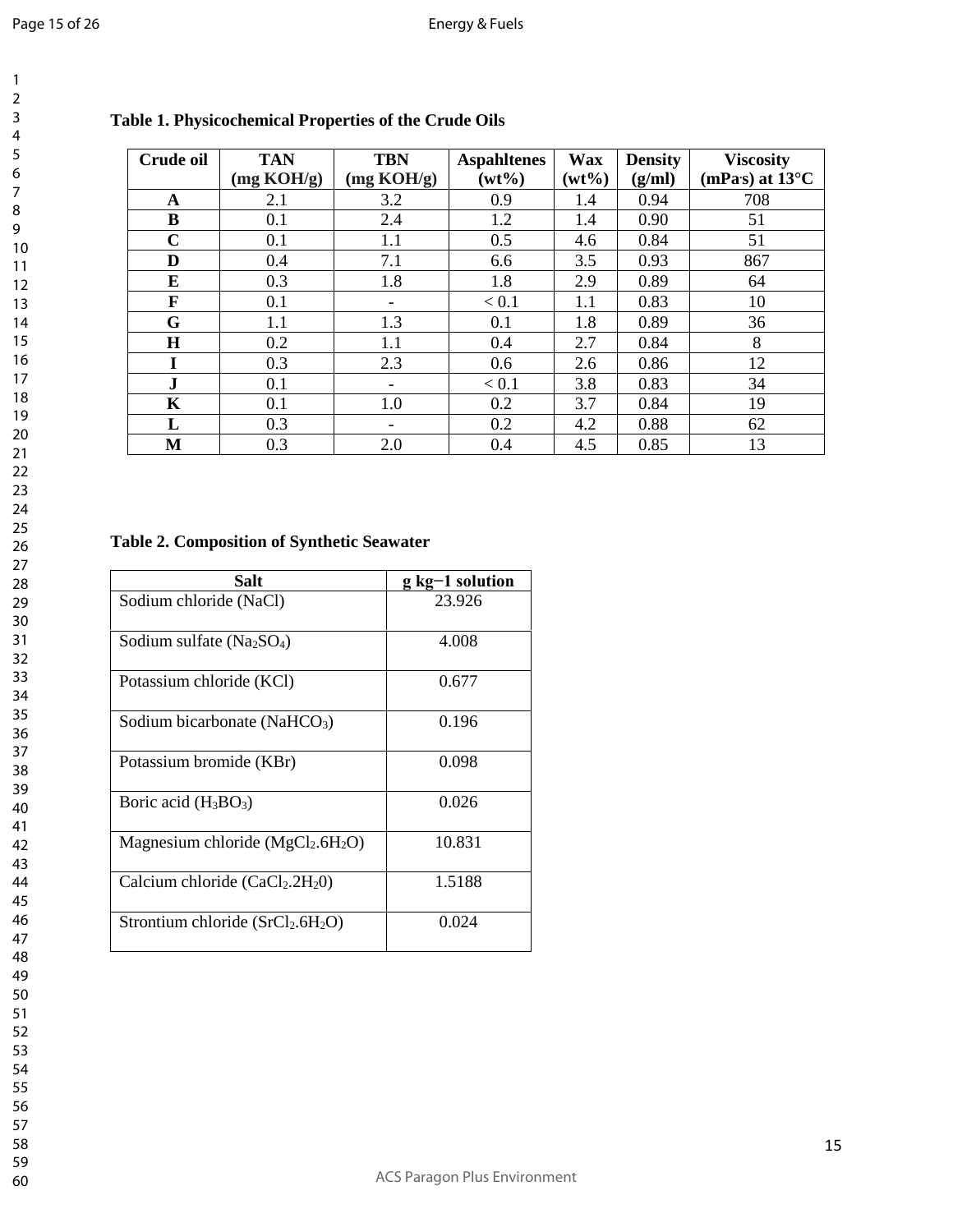| Crude oil      |           | <b>Asphaltenes</b><br>$(wt\%)$ | <b>Wax</b><br>$(wt\%)$ | <b>Viscosity</b><br>(mPas) | <b>Density</b><br>(g/mL) |
|----------------|-----------|--------------------------------|------------------------|----------------------------|--------------------------|
| $\mathbf{A}$   | Original  | 0.9                            | 1.4                    | 708                        | 0.94                     |
|                | $200 °C+$ | 1.0                            | 1.4                    | 1085                       | 0.95                     |
| $\overline{F}$ | Original  | $< 0.1$                        | 1.1                    | 10                         | 0.83                     |
|                | $200 °C+$ | 0.1                            | 1.6                    | 85                         | 0.87                     |
|                | Original  | 0.4                            | 2.7                    | 8                          | 0.84                     |
| H              | $200 °C+$ | 0.5                            | 3.8                    | 288                        | 0.89                     |
|                | Original  | 0.2                            | 4.2                    | 62                         | 0.88                     |
| L              | $200 °C+$ | 0.2                            | 5.7                    | 770                        | 0.89                     |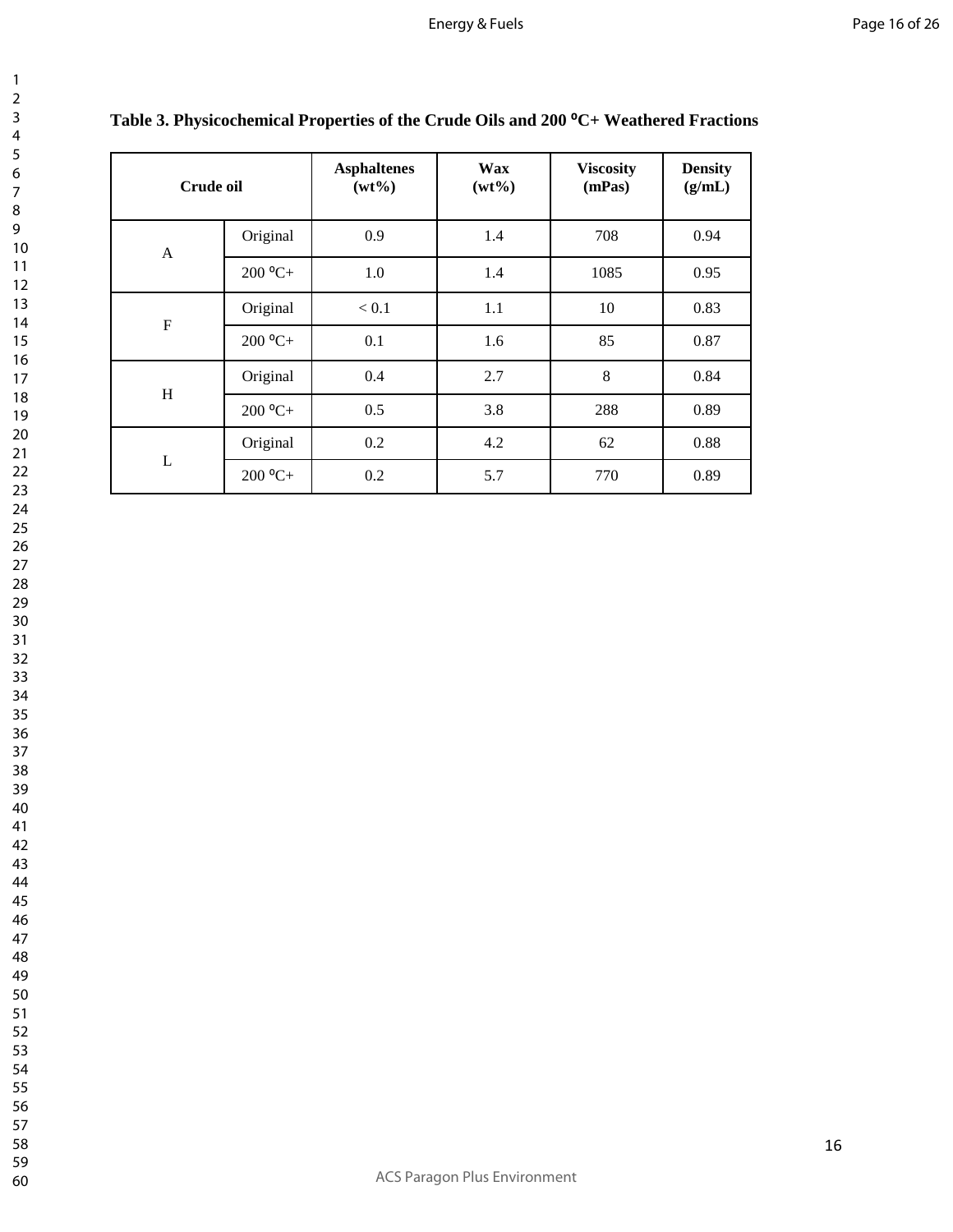



**Figure 1. Frequency shift (A) and dissipation shift (B) for a typical measurement sequence with adsorption of crude oil-A components on silica surface followed by flushing with toluene.**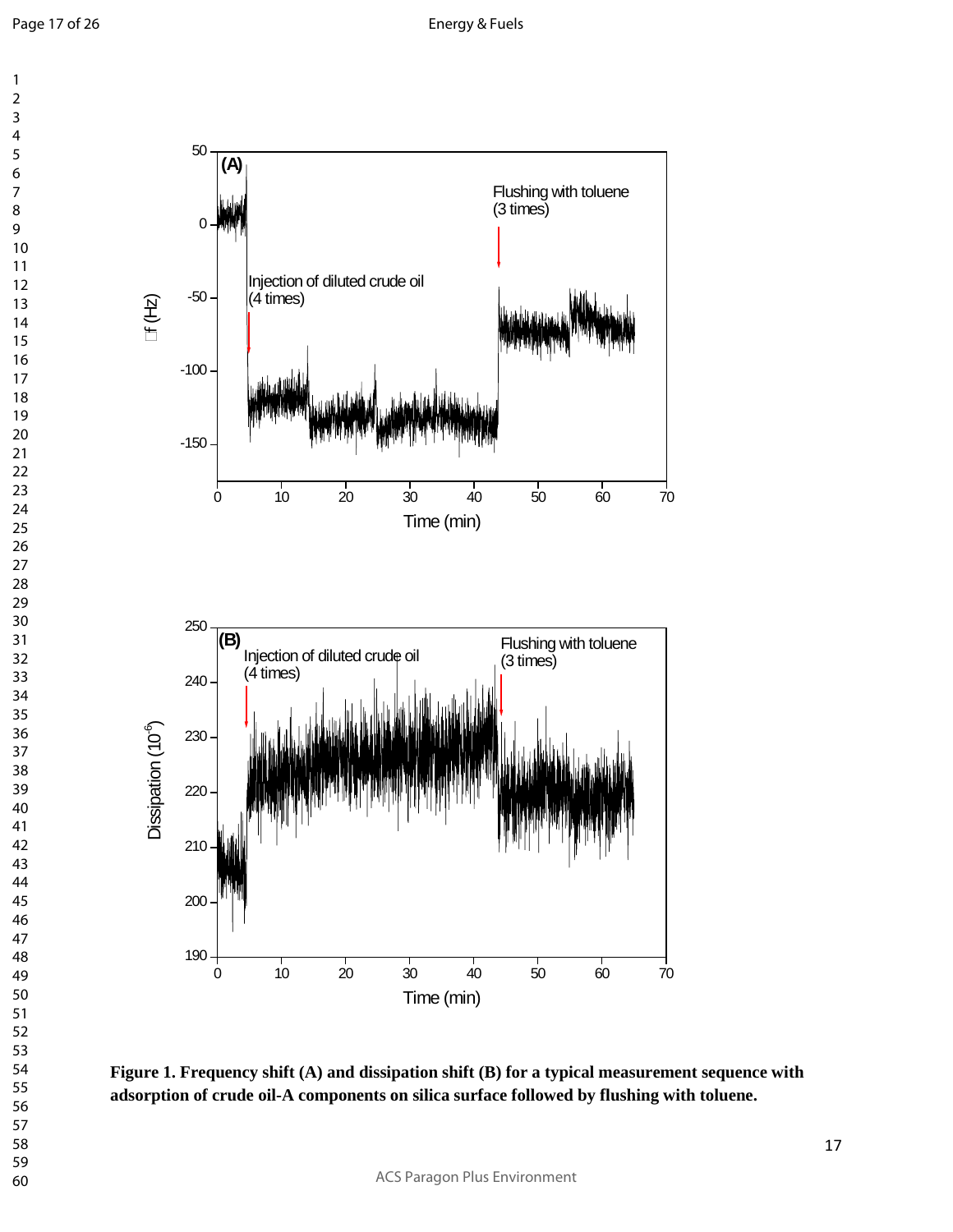

**Figure 2. Contact angles plotted against adsorbed mass for silica (top), aluminosilicate (middle) and calcium carbonate (bottom) surfaces. The dotted lines are trend lines.**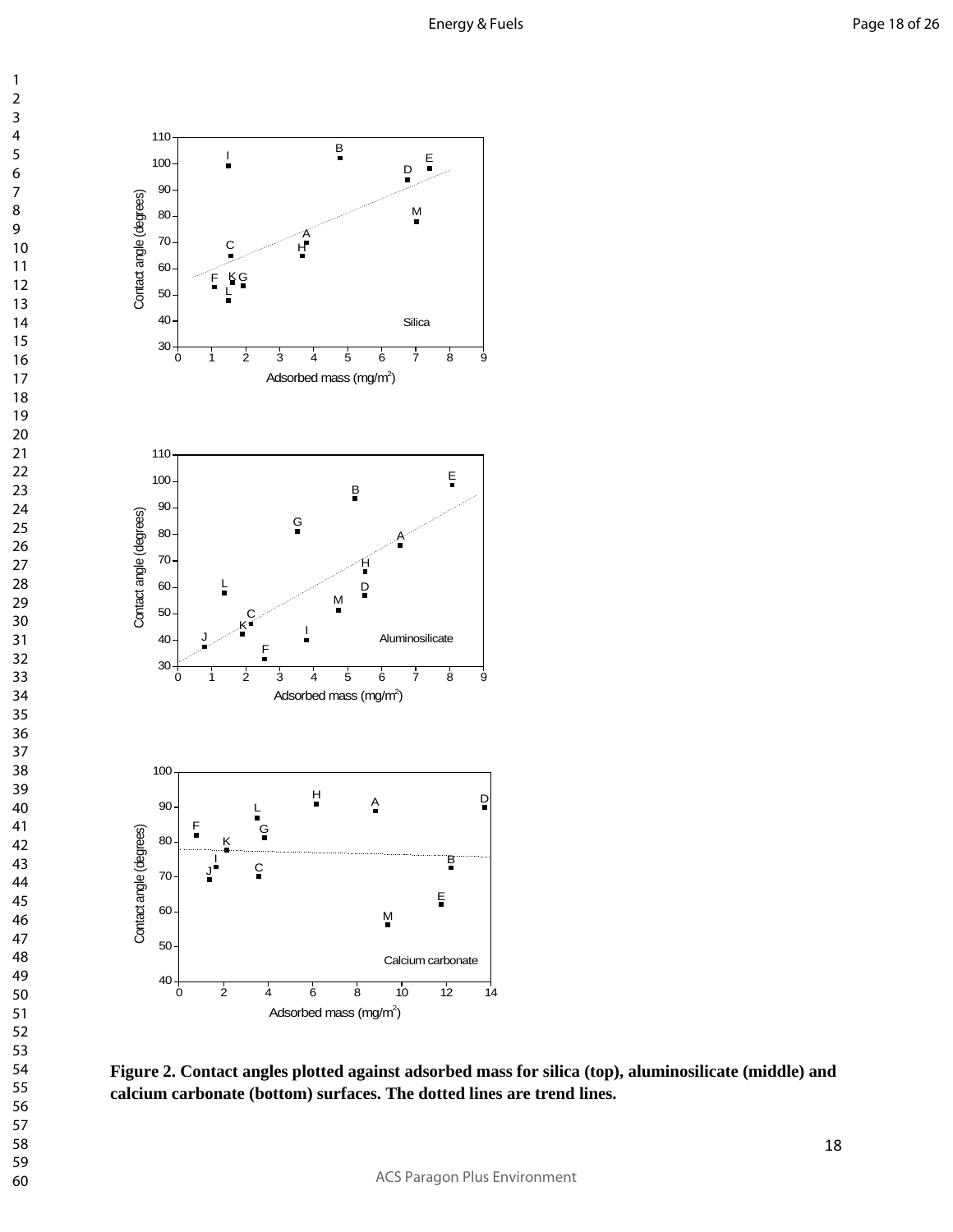

**Figure 3. Adsorbed amounts on aluminosilicate surfaces as a function of asphaltene content (A) and TBN (B). For clarity, sample D was not included in the plots. The dotted lines are trend lines.**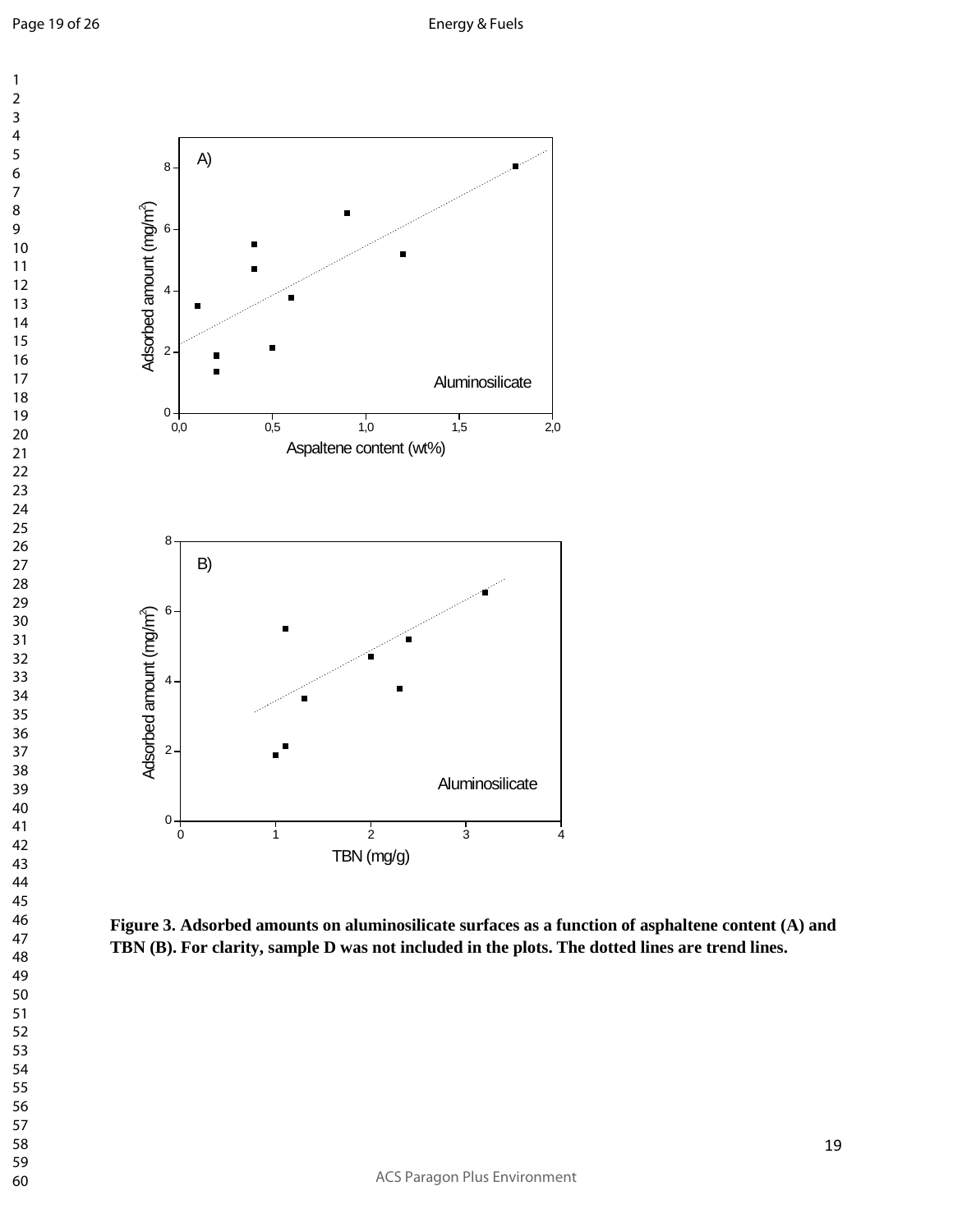

**Figure 4. Amount of different oils adsorbed onto different mineral surfaces**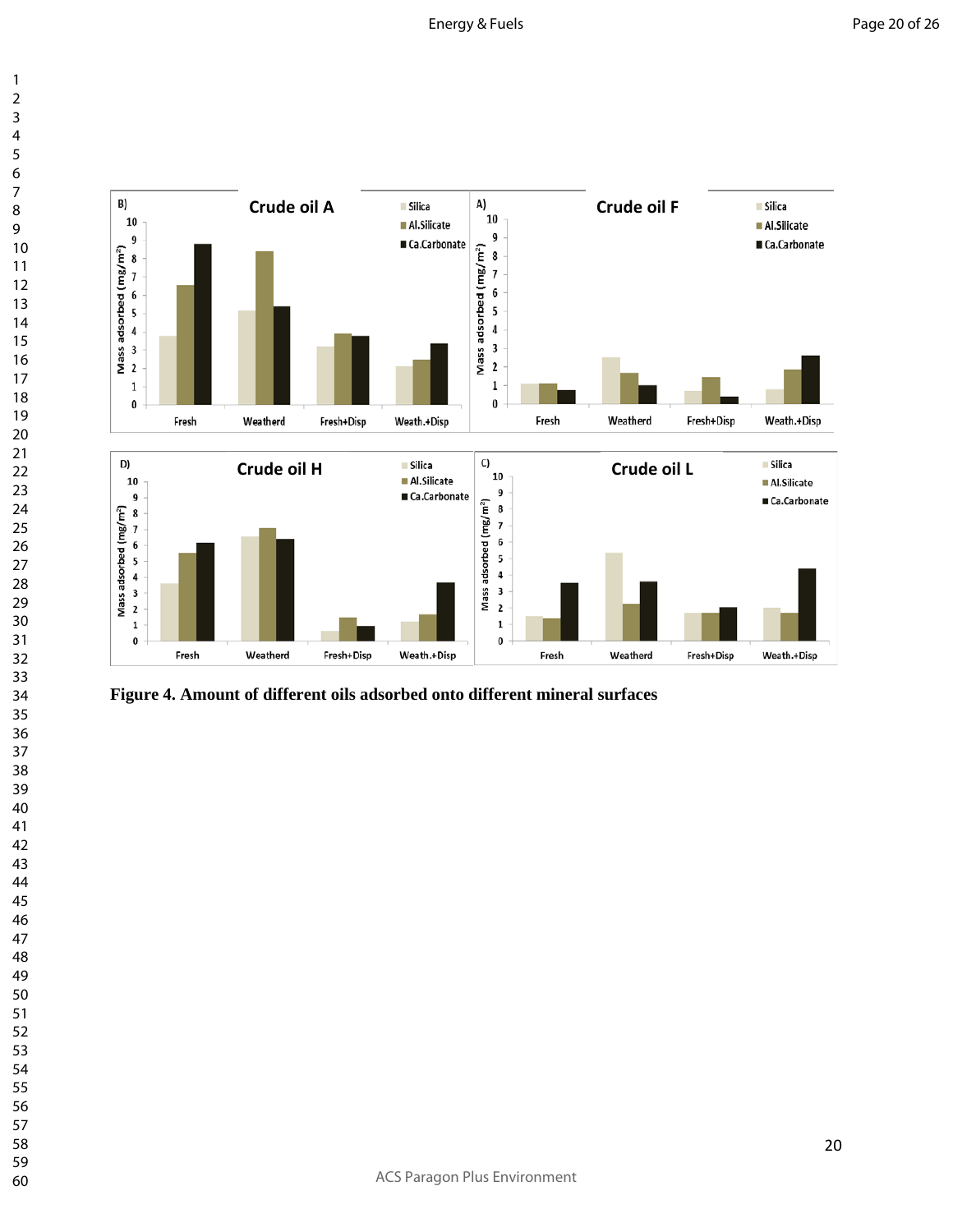${\bf 20}$ 

 ${\bf 10}$ 

Fresh

Weatherd

Fresh+Disp



 $\pmb{0}$ 

Fresh

Weatherd

Fresh+Disp

Weath.+Disp



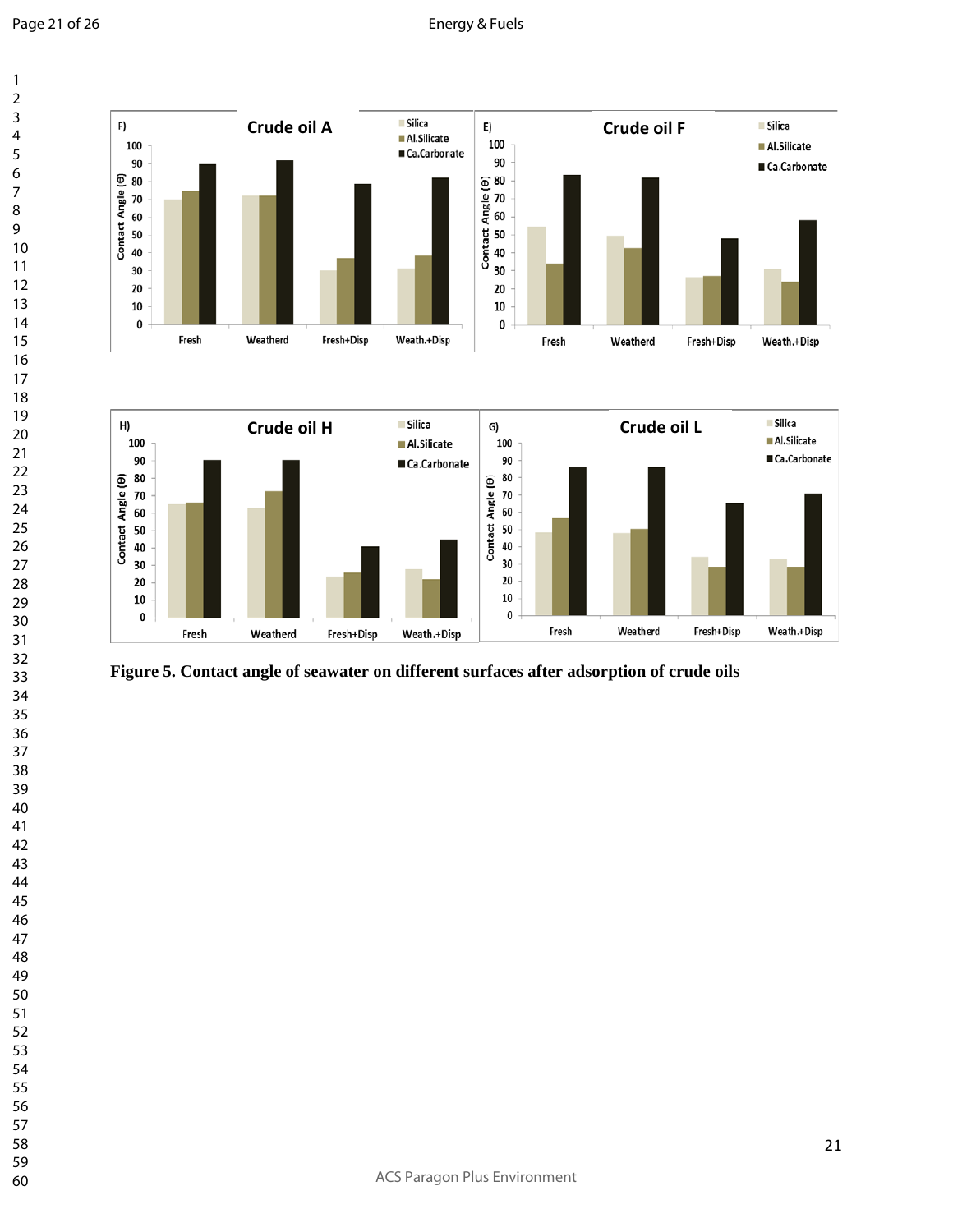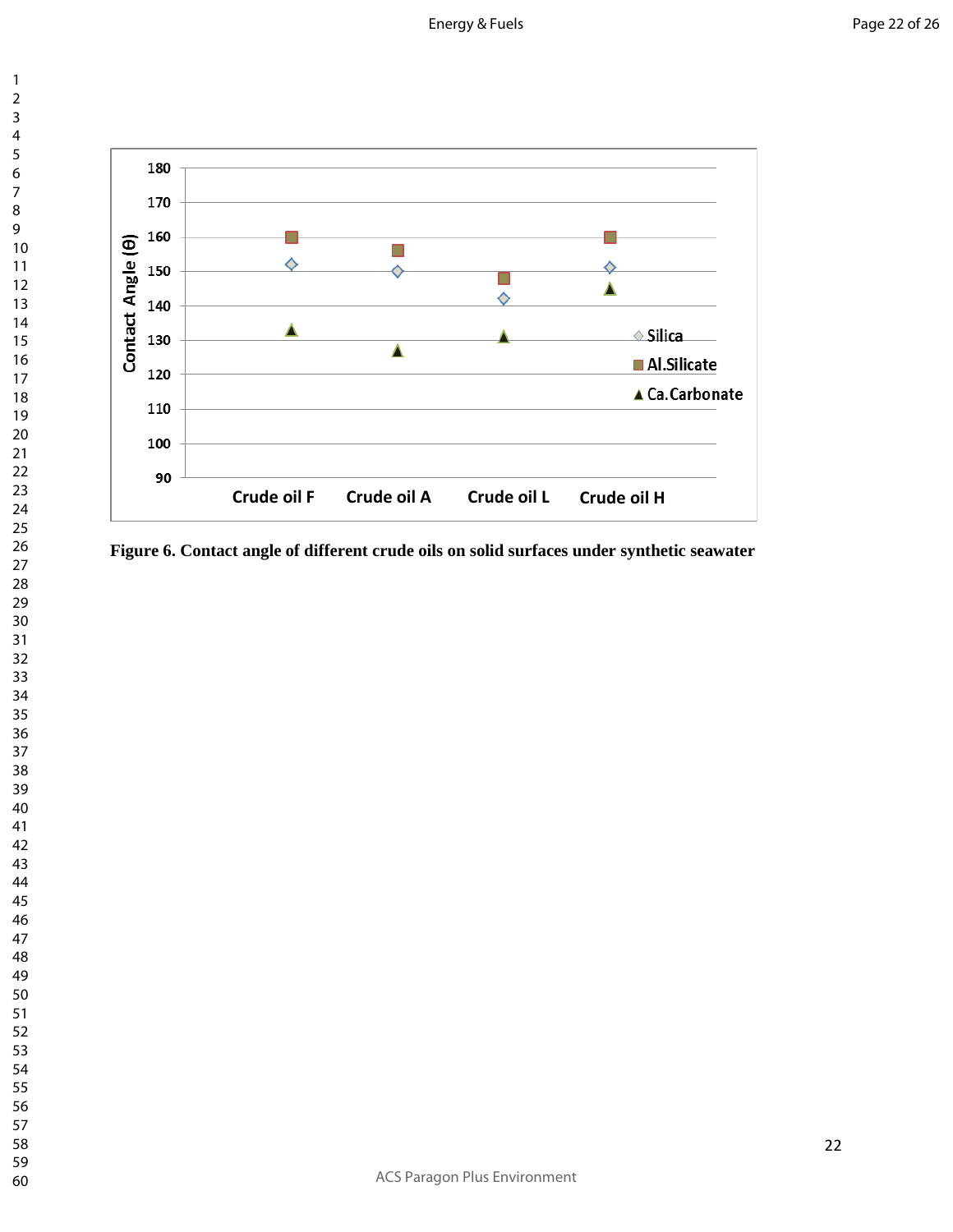## **REFERENCES**

- (1) Anderson, C. M.; LaBelle, R. P. Spill Sci. Technol. Bull. 2000, 6, 303-321..
- (2) National Research Council (NRC). Oil in the sea III: Inputs, Fates and Effects. National Academics Press, Washington, DC. 2003.
- (3) Camiill, R.; Reddy, C. M.; Yoerger, D. R.; Van Mooy, B. A. S.; Jakuba, M. V.; Kinsey, J. C.; McIntyre, C. P.; Sylva, S. P.; Maloney, J. V. Science, 2010, 330, 201–204..
- (4) Graham, W. M.; Condon, R. H.; Carmichael, R. H.; D'Ambra, I.; Patterson, H. K.; Linn, L. J.; Hernandez Jr, F.J . Environ. Res. Lett. 2010, 5, 045301..
- (5) Bandara, U. C.; Yapa, P. D.; Xie, H. J. Hydro-environ. Res. 2011, 5, 145–156..
- (6) EPA Office of Emergency and Remedial Response, Shoreline Cleanup Of Oil Spills. In Understanding Oil Spills and Oil Spill Responce, pages 17–20. 1999.
- (7) Lewis, A.; Daling, P. S.; Kristiansen, T. Strøm.; Nordvik, A. B.; Fiocco, R. J.; Weathering and Chemical Dispersion of Oil at Sea. International Oil Spill Conference Proceedings, American Petroleum Institute, Washington, DC, pp. 157–164. Feb-March 1995.
- (8) Fingas, M. The Basics of Oil Spill Cleanup; 3rd Edition, CRC Press, Taylor Francis Group: Boca Raton, 2013; pp 163-188..
- (9) Etkin, D. S.; French-McCay, D.; Michel, J. Review of the State-Of-The-Art on Modeling Interactions between Spilled Oil and Shorelines for the Development of Algorithms for Oil Spill Risk Analysis Modeling., MMS U.S Department of the Interior. Environmental Research Consulting, Cortlandt Manor, New York, MMS Contract 0106PO39962. 2007.
- (10) Lessard, R. R.; DeMarco, G. Spill Sci. Technol. Bull. 2000, 6, 59–68..
- (11) Fiocco, R. J.; Lewis, A. Pure Appl. Chem. 1999, 71, 27–42.
- (12) Clayton, J. R.; Payne, J. R.; Farlow, J. S. Oil Spill Dispersants Mechanisms of Actions and Laboratort Tests. CRC Press, Boca Raton, 1993; pp 14-44.
- (13) Klein, G. C.; Angström, A.; Rodgers, R. P.; Marshall, A. G. Energy Fuels. 2006, 20, 668-672..
- (14) Gawel, B.; Eftekhardadkhah, M.; Øye, G. Energ Fuels. 2014, 28, 997–1003..
- (15) Fingas. M. Introduction to Oil Chemistry and Properties. In Oil Spill Science and Technology, Ed. 1; Elsevier Inc. UK, 2011; pp 51-59..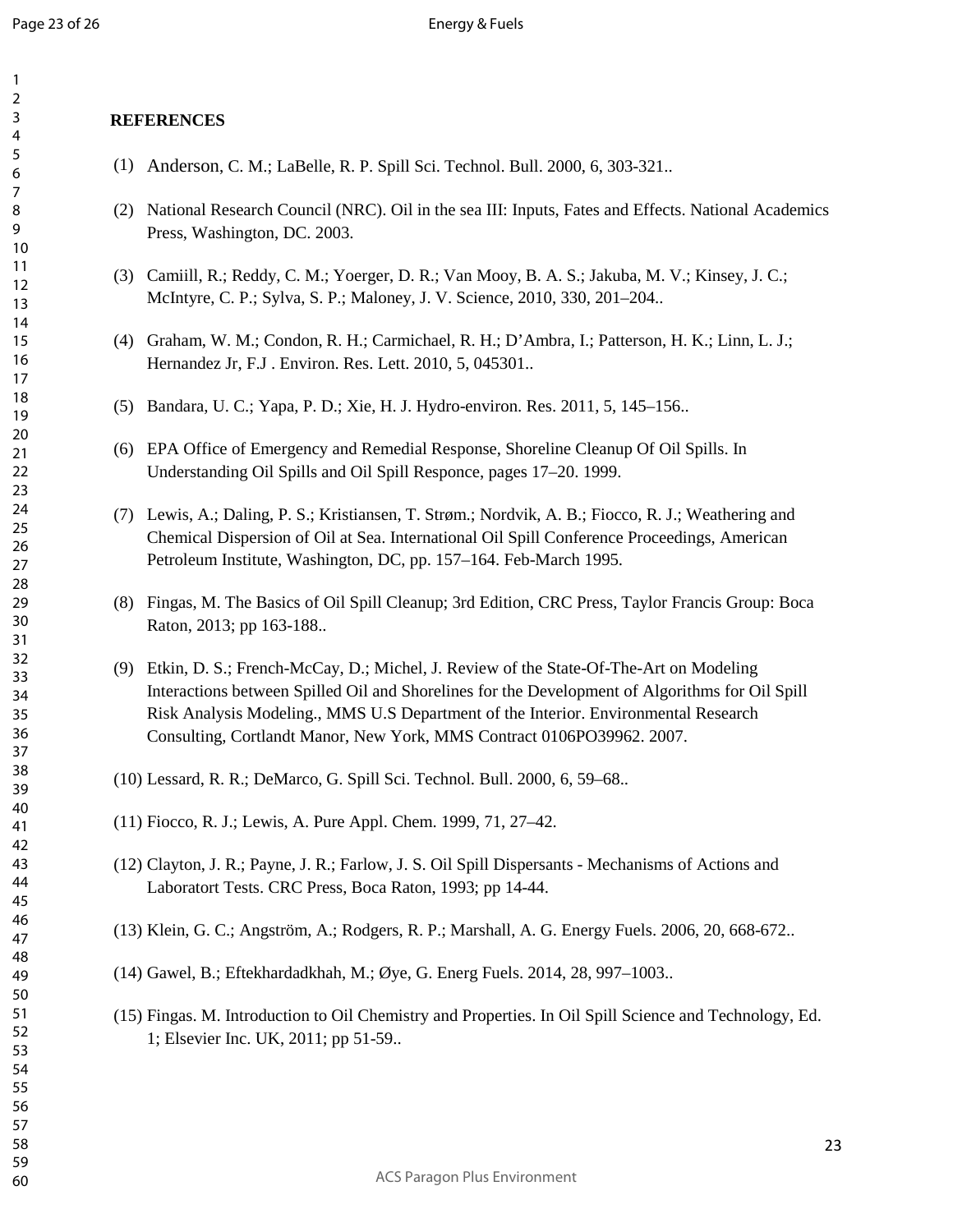- (16) Kanicky, J. R.; Lopez-Montilla, J-C.; Pandey, S.; Shah, D. O. Surface Chemistry in the Petroleum Industry. In Handbook of Applied Surface and Colloid Chemistry volume 1; John Wiley & Sons, Ltd: New York, 2011; pp 251-270.
- (17) Wang, W.; Zheng, Y.; Li, Z.; Lee, K. Chem. Eng. J. 2011, 170, 241-249..
- (18) Buckley, J. S.; Liu, Y. J. Pet. Sci. Eng. 1998, 20, 155–160..
- (19) Buckley, J. S. Evaluation of reservoir wettability and its effect on oil recovery, First Annual Report, Tulsa, OK, 1997.
- (20) Buckley, J. S.; Liu, Y.; Monsterleet, S. SPE J. 1998, 3, 54–61..
- (21) Alipour Tabrizy, V. A.; Denoyel, R.; Hamouda, A. A. Colloids Surf., A. 2011, 384, 98–108..
- (22) Hadia, N. J.; Hansen, T.; Tweheyo, M. T.; Torsæter, O. Energy Fuels, 2012, 26 (7), 4328−4335.
- (23) Hopkins, P. A.; Walrond, K.; Strand, S.; Puntervold, T.; Austad, T.; Wakwaya, A. Energy Fuels. 2016, 30 (9), 7229–7235.
- (24) Hutin, A.; Argillier, J-F.; Langevin, D. Oil Gas Sci. Technol.-Rec. IFP Energies nouvelles. 2016, 71, 58.
- (25) Farooq, U.; Sjöblom, J.; Øye, G. J. Dispersion Sci. Technol. 2011, 32, 1388-1395.
- (26) Farooq, U.; Asif, N.; Tweheyo, M. T.; Sjöblom, J.; Øye, G. Energy Fuels. 2011, 25, 2058-2064.
- (27) Ekholm, P.; Blomberg, E.; Claesson, P.; Auflem, I. H.; Sjöblom, J.; Kornfeldt, A. J. Colloid Interface Sci. 2002, 247, 342–350.
- (28) Abudu, A.; Goual, L. Energ Fuels. 2009, 23, 1237-1248.
- (29) Keleşoğlu, S.; Volden, S.; Kes, M.; Sjöblom, J., Energ Fuels. 2012, 26, 5060-5068..
- (30) Grate, J. W.; Dehoff, K. J.; Warner, M. G.; Pittman, J. W.; Wietsma, T. W.; Zhang, C.; Oostrom, M. Langmuir. 2012, 28, 7182−.
- (31) Jung, Y. C.; Bhushan, B. Langmuir. 2009, 25 (24), 14165−14173..
- (32) Cremaldi, J. C.; Khosla, T.; Jin, K.; Cutting, D.; Wollman, K.; Pesika, N. Langmuir. 2015, 31, 3385−3390.
- (33) Broje, V.; Keller. A. A. J. Colloid Interface Sci. 2006, 305, 286-292..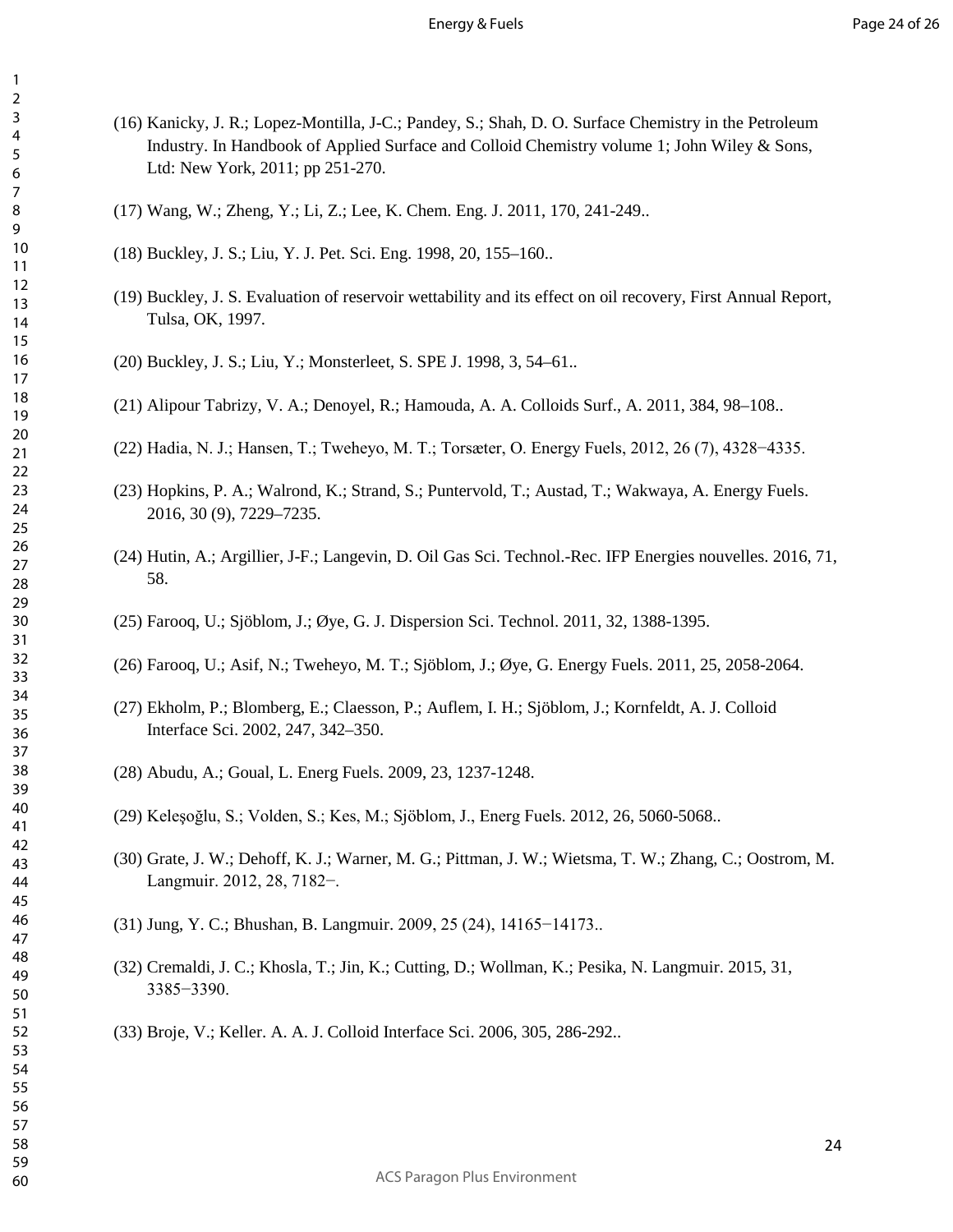- (34) American Society for Testing and Materials (ASTM). ASTM D664, Modified standard test method for Acid number of Petroleum products by Potentiometric Titration; ASTM International: West Conshohocken, PA, 1995..
- (35) American Society for Testing and Materials (ASTM). ASTM D2896, Standard test method for base number of Petroleum products by Potentiometric Titration; ASTM International: West Conshohocken, PA, 1995..
- (36) Institute of Petroleum (IP). IP 143/90, Asphaltene (Heptane Insolubles) in Petroleum Products, in Standards for Petroleum and its Products, London, UK.
- (37) Bridie, A. L.; Wanders, T. H.; Zegweld, W. V.; den Heijde, H. B. Marine Poll. Bull. 1980, 11, 343- 348.
- (38) American Society for Testing and Materials (ASTM). ASTM D4052-91, Standard Test Method for Density, Relative Density, and API Gravity of Liquids by Digital Density Meter, ASTM International, West Conshohocken, PA, 1991..
- (39) McDonagh, M., Hokstad, J. N.; Nordvik, A. B. Standard procedure for viscosity measurement of water-in-oil emulsions. Marine Spill Response Corporation, Washington, DC. MRSC Technical Report Series 95-030. p. 36, 1995.
- (40) Mackay, D.; Zagorski, W. Studies of w/o emulsions, Report EE-34: Environment Canada, Ottawa, Ontario, 1982..
- (41) Tabrizy, V.A., Denoyel, R., Hamouda, A.A. Coll. Surf. A. 384, 2011, 98-108.
- (42) Pradilla, D.; Subramanian, S.; Simon, S.; and Sjöblom, J. Langmuir, 32, 2016, 7294 7305.
- (43) Groenzin, H. and Mullins, O.C. J. Phys. Chem. A, 103 (50), 1999, 11237–11245.
- (44) Sharma, A.; Groenzin, H.; Tomita, A.; and Mullins, O.C. Energy Fuels, 2002, 16 (2), 490–496.
- (45) Andrews, A.B.; Edwards, J.C.; Pomerantz, A.E.; Mullins, O.C.; Nordlund, D and Norinaga. K. Energy Fuels, 2011, 25 (7), 3068–3076.
- (46) Nourani, M.; Tichelkamp, T.; Gawel, B.; Øye, G. Fuel, 2016, 180, 1-8.
- (47) Dudášová, D.; Simon, S.; Hemmingsen, P.V.; Sjöblom, Colloids and Surf. A, 2008, 317, 1-9.
- (48) Adams, J. J. Energ Fuels. 2014, 28 (5), 2831–2856.
- (49) Farooq, U.; Tweheyo, M.T.; Sjöblom, J.; Øye, G. J. Dispersion Sci. Technol. 2011, 32, 519–531.